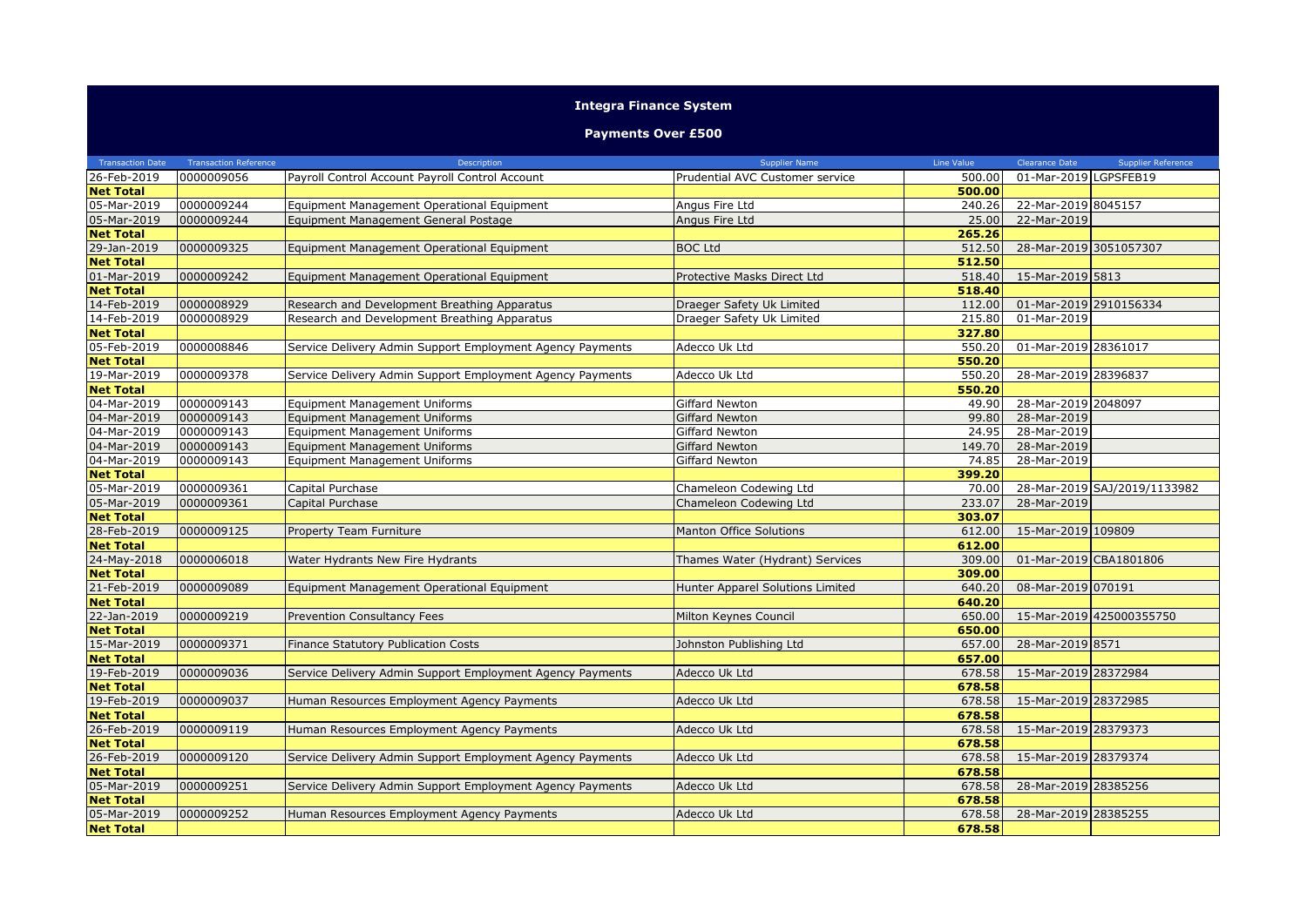| 12-Mar-2019      | 0000009313 | Service Delivery Admin Support Employment Agency Payments | Adecco Uk Ltd                   |        | 678.58 28-Mar-2019 28391056 |  |
|------------------|------------|-----------------------------------------------------------|---------------------------------|--------|-----------------------------|--|
| <b>Net Total</b> |            |                                                           |                                 | 678.58 |                             |  |
| 01-Mar-2019      | 0000009131 | Admin Buildings - Unit 7 Rents and Hire of Premises       | WE BLACK LTD                    | 704.85 | 08-Mar-2019 3644            |  |
| <b>Net Total</b> |            |                                                           |                                 | 704.85 |                             |  |
| 13-Feb-2019      | 0000008913 | Capital Purchase                                          | <b>XMA Ltd</b>                  | 720.21 | 01-Mar-2019 KP21778         |  |
| <b>Net Total</b> |            |                                                           |                                 | 720.21 |                             |  |
| 26-Feb-2019      | 0000009238 | <b>Property Team Legal Expenses</b>                       | Bevan Britten                   | 726.00 | 28-Mar-2019 10045790        |  |
| <b>Net Total</b> |            |                                                           |                                 | 726.00 |                             |  |
| 14-Feb-2019      | 0000008979 | Marlow Fire Station Plan Preventative Maintenance         | Kee Services Ltd                | 765.00 | 01-Mar-2019 471700          |  |
| <b>Net Total</b> |            |                                                           |                                 | 765.00 |                             |  |
| 05-Mar-2019      | 0000009234 | Equipment Management Operational Equipment                | Martek Lifecare                 | 456.00 | 22-Mar-2019 121128          |  |
| 05-Mar-2019      | 0000009234 | Equipment Management Operational Equipment                | Martek Lifecare                 | 280.00 | 22-Mar-2019                 |  |
| 05-Mar-2019      | 0000009234 | Equipment Management General Postage                      | Martek Lifecare                 | 29.00  | 22-Mar-2019                 |  |
| <b>Net Total</b> |            |                                                           |                                 | 765.00 |                             |  |
| 08-Jan-2019      | 0000009413 | Research and Development Breathing Apparatus              | FRONTLINE SAFETY UK LTD         | 80.00  | 28-Mar-2019 0000100526      |  |
| 08-Jan-2019      | 0000009413 | Research and Development Breathing Apparatus              | FRONTLINE SAFETY UK LTD         | 694.56 | 28-Mar-2019                 |  |
| <b>Net Total</b> |            |                                                           |                                 | 774.56 |                             |  |
| 16-Feb-2019      | 0000008949 | Property Team General Repairs & Maintenance               | Tencer Limited                  | 780.00 | 08-Mar-2019 112755          |  |
| <b>Net Total</b> |            |                                                           |                                 | 780.00 |                             |  |
| 12-Mar-2019      | 0000009314 | Human Resources Employment Agency Payments                | Adecco Uk Ltd                   | 793.21 | 28-Mar-2019 28391055        |  |
| <b>Net Total</b> |            |                                                           |                                 | 793.21 |                             |  |
| 19-Mar-2019      | 0000009377 | Human Resources Employment Agency Payments                | Adecco Uk Ltd                   | 802.38 | 28-Mar-2019 28396836        |  |
| <b>Net Total</b> |            |                                                           |                                 | 802.38 |                             |  |
| 08-Mar-2019      | 0000009270 | Transport and Workshops Vehicle Installation              | RSG ENGINEERING LTD             | 257.13 | 28-Mar-2019 75757           |  |
| 08-Mar-2019      | 0000009270 | Transport and Workshops Vehicle Installation              | RSG ENGINEERING LTD             | 33.00  | 28-Mar-2019                 |  |
| 08-Mar-2019      | 0000009270 | Transport and Workshops Vehicle Installation              | RSG ENGINEERING LTD             | 260.08 | 28-Mar-2019                 |  |
| 08-Mar-2019      | 0000009270 | Transport and Workshops Vehicle Installation              | RSG ENGINEERING LTD             | 109.08 | 28-Mar-2019                 |  |
| 08-Mar-2019      | 0000009270 | Transport and Workshops Vehicle Installation              | RSG ENGINEERING LTD             | 147.08 | 28-Mar-2019                 |  |
| <b>Net Total</b> |            |                                                           |                                 | 806.37 |                             |  |
| 05-Mar-2019      | 0000009236 | Data Intelligence Computer Software                       | <b>ESRI UK</b>                  | 827.00 | 22-Mar-2019 SIN013606       |  |
| <b>Net Total</b> |            |                                                           |                                 | 827.00 |                             |  |
| 14-Feb-2019      | 0000008977 | Water Hydrants Hydrant Repair                             | Thames Water (Hydrant) Services | 850.00 | 01-Mar-2019 CBA1809141      |  |
| <b>Net Total</b> |            |                                                           |                                 | 850.00 |                             |  |
| 13-Mar-2019      | 0000009309 | Equipment Management Operational Equipment                | Weber Rescue Uk Ltd             | 336.00 | 28-Mar-2019 19-R1777        |  |
| 13-Mar-2019      | 0000009309 | Equipment Management Operational Equipment                | Weber Rescue Uk Ltd             | 519.50 | 28-Mar-2019                 |  |
| <b>Net Total</b> |            |                                                           |                                 | 855.50 |                             |  |
| 08-Mar-2019      | 0000009199 | Property Team Consultancy Fees                            | <b>Electrical Services Hbb</b>  | 860.00 | 22-Mar-2019 1622            |  |
| <b>Net Total</b> |            |                                                           |                                 | 860.00 |                             |  |
| 26-Mar-2019      | 0000009428 | Senior Management Team Courses And Conference Fees        | Aylesbury Vale District Council | 867.00 | 28-Mar-2019 382802          |  |
| <b>Net Total</b> |            |                                                           |                                 | 867.00 |                             |  |
| 08-Feb-2019      | 0000008859 | Transport and Workshops Spares for Lease Cars             | <b>Ecco Safety Group</b>        | 874.89 | 01-Mar-2019 1726019         |  |
| <b>Net Total</b> |            |                                                           |                                 | 874.89 |                             |  |
| 12-Feb-2019      | 0000008895 | Capital Purchase                                          | XMA Ltd                         | 889.65 | 01-Mar-2019 KP18723         |  |
| <b>Net Total</b> |            |                                                           |                                 | 889.65 |                             |  |
| 22-Feb-2019      | 0000009355 | Equipment Management Protective Clothing                  | Intramark Group Limited         | 207.00 | 28-Mar-2019 72910           |  |
| 22-Feb-2019      | 0000009355 | Equipment Management Protective Clothing                  | Intramark Group Limited         | 586.50 | 28-Mar-2019                 |  |
| 22-Feb-2019      | 0000009355 | Equipment Management Protective Clothing                  | Intramark Group Limited         | 55.20  | 28-Mar-2019                 |  |
| 22-Feb-2019      | 0000009355 | Equipment Management Protective Clothing                  | Intramark Group Limited         | 20.70  | 28-Mar-2019                 |  |
| 22-Feb-2019      | 0000009355 | Equipment Management Protective Clothing                  | Intramark Group Limited         | 13.80  | 28-Mar-2019                 |  |
| <b>Net Total</b> |            |                                                           |                                 | 883.20 |                             |  |
| 08-Mar-2019      | 0000009264 | Property Team General Repairs & Maintenance               | MK City Refurbishments Ltd      | 900.00 | 15-Mar-2019 3051            |  |
| <b>Net Total</b> |            |                                                           |                                 | 900.00 |                             |  |
| 25-Feb-2019      | 0000009020 | Property Team General Repairs & Maintenance               | <b>Instant Doors</b>            | 935.00 | 08-Mar-2019 MK4309          |  |
|                  |            |                                                           |                                 |        |                             |  |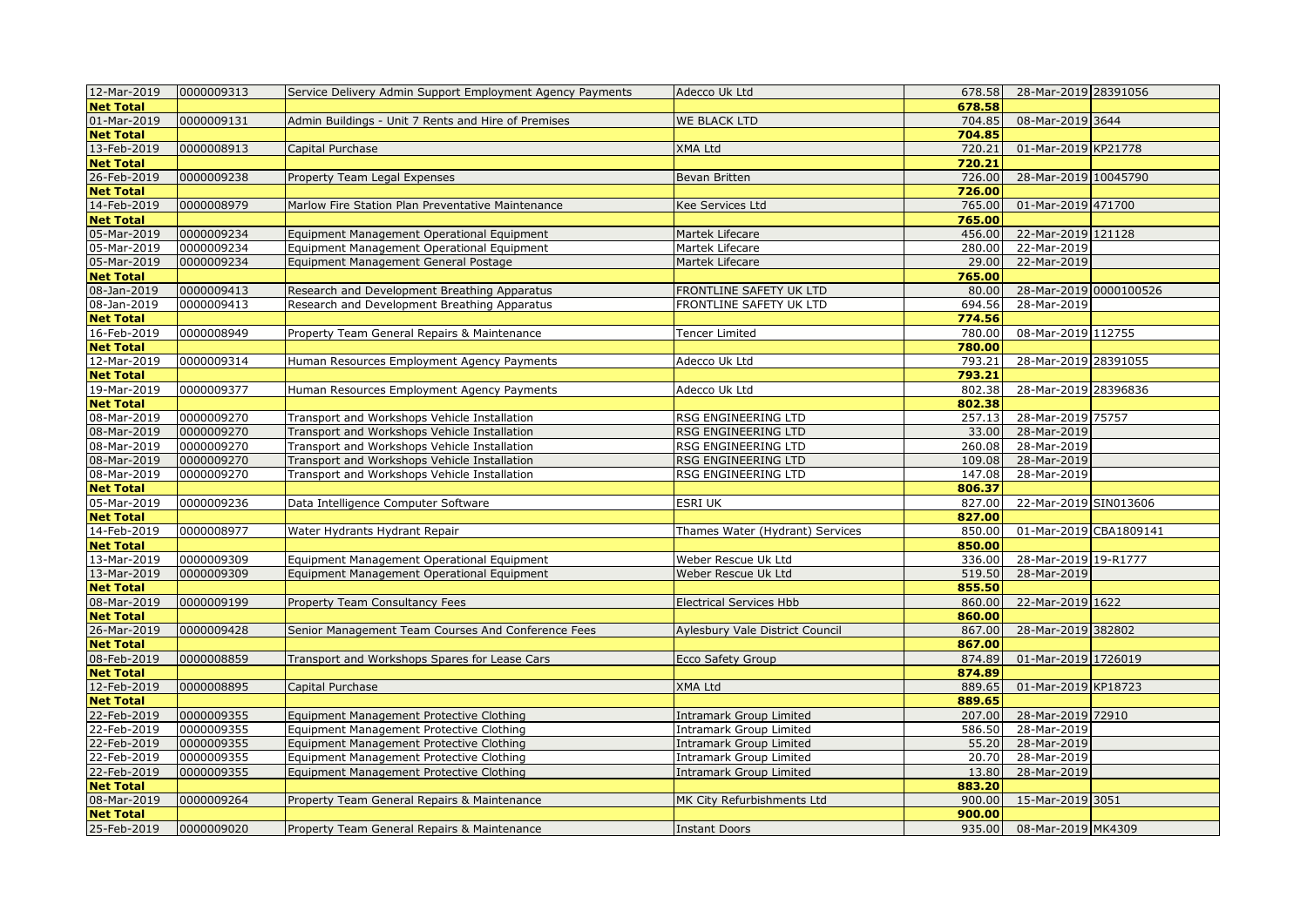| <b>Net Total</b> |            |                                                            |                                       | 935.00   |                               |                          |
|------------------|------------|------------------------------------------------------------|---------------------------------------|----------|-------------------------------|--------------------------|
| 17-Mar-2019      | 0000009328 | Property Team General Repairs & Maintenance                | <b>Tencer Limited</b>                 | 947.20   | 22-Mar-2019 113457            |                          |
| <b>Net Total</b> |            |                                                            |                                       | 947.20   |                               |                          |
| 07-Mar-2019      | 0000009287 | Marlow Fire Station Electricity                            | <b>Scottish Power</b>                 | 994.95   | 22-Mar-2019 106118632         |                          |
| <b>Net Total</b> |            |                                                            |                                       | 994.95   |                               |                          |
| 06-Mar-2019      | 0000009235 | Health and Safety Consultancy Fees                         | <b>Salvus Consulting</b>              | 995.00   | 28-Mar-2019 3237/19           |                          |
| <b>Net Total</b> |            |                                                            |                                       | 995.00   |                               |                          |
| 26-Feb-2019      | 0000009228 | Property Team Legal Expenses                               | Bevan Britten                         | 998.00   | 15-Mar-2019 10045791          |                          |
| <b>Net Total</b> |            |                                                            |                                       | 998.00   |                               |                          |
| 13-Mar-2019      | 0000009302 | Finance Employment Agency Payments                         | Hays Specialist Recruitment Ltd       | 1,014.40 | 22-Mar-2019 1009487637        |                          |
| <b>Net Total</b> |            |                                                            |                                       | 1,014.40 |                               |                          |
| 20-Mar-2019      | 0000009364 | Finance Employment Agency Payments                         | Hays Specialist Recruitment Ltd       | 1,014.40 | 28-Mar-2019 1009507170        |                          |
| <b>Net Total</b> |            |                                                            |                                       | 1,014.40 |                               |                          |
| 26-Feb-2019      | 0000009074 | Gerrards Cross Fire Station Plan Preventative Maintenance  | <b>Intergrated Water Services Ltd</b> | 96.22    |                               | 28-Mar-2019 CD200122541  |
| 26-Feb-2019      | 0000009074 | High Wycombe Fire Station Plan Preventative Maintenance    | <b>Intergrated Water Services Ltd</b> | 53.16    | 28-Mar-2019                   |                          |
| 26-Feb-2019      | 0000009074 | Winslow Fire Station Plan Preventative Maintenance         | <b>Intergrated Water Services Ltd</b> | 32.01    | 28-Mar-2019                   |                          |
| 26-Feb-2019      | 0000009074 | MK West Fire Station Plan Preventative Maintenance         | <b>Intergrated Water Services Ltd</b> | 105.62   | 28-Mar-2019                   |                          |
| 26-Feb-2019      | 0000009074 | Newport Pagnell Fire Station Plan Preventative Maintenance | <b>Intergrated Water Services Ltd</b> | 33.58    | 28-Mar-2019                   |                          |
| 26-Feb-2019      | 0000009074 | Princes Risborough Station Plan Preventative Maintenance   | <b>Intergrated Water Services Ltd</b> | 32.01    | 28-Mar-2019                   |                          |
| 26-Feb-2019      | 0000009074 | Chesham Fire Station Plan Preventative Maintenance         | <b>Intergrated Water Services Ltd</b> | 33.58    | 28-Mar-2019                   |                          |
| 26-Feb-2019      | 0000009074 | MK West Fire Station Plan Preventative Maintenance         | <b>Intergrated Water Services Ltd</b> | 38.28    | 28-Mar-2019                   |                          |
| 26-Feb-2019      | 0000009074 | Waddesdon Fire Station Plan Preventative Maintenance       | <b>Intergrated Water Services Ltd</b> | 22.90    | 28-Mar-2019                   |                          |
| 26-Feb-2019      | 0000009074 | Amersham Fire Station Plan Preventative Maintenance        | <b>Intergrated Water Services Ltd</b> | 28.15    | 28-Mar-2019                   |                          |
| 26-Feb-2019      | 0000009074 | Admin Buildings - HQ Plan Preventative Maintenance         | <b>Intergrated Water Services Ltd</b> | 111.47   | 28-Mar-2019                   |                          |
| 26-Feb-2019      | 0000009074 | Marlow Fire Station Plan Preventative Maintenance          | <b>Intergrated Water Services Ltd</b> | 43.65    | 28-Mar-2019                   |                          |
| 26-Feb-2019      | 0000009074 | Great Missenden Fire Station Plan Preventative Maintenance | <b>Intergrated Water Services Ltd</b> | 22.90    | 28-Mar-2019                   |                          |
| 26-Feb-2019      | 0000009074 | Stokenchurch Fire Station Plan Preventative Maintenance    | <b>Intergrated Water Services Ltd</b> | 21.34    | 28-Mar-2019                   |                          |
| 26-Feb-2019      | 0000009074 | Olney Fire Station Plan Preventative Maintenance           | <b>Intergrated Water Services Ltd</b> | 24.47    | 28-Mar-2019                   |                          |
| 26-Feb-2019      | 0000009074 | Haddenham Fire Station Plan Preventative Maintenance       | <b>Intergrated Water Services Ltd</b> | 48.46    | 28-Mar-2019                   |                          |
| 26-Feb-2019      | 0000009074 | Broughton Fire Station Plan Preventative Maintenance       | <b>Intergrated Water Services Ltd</b> | 98.28    | 28-Mar-2019                   |                          |
| 26-Feb-2019      | 0000009074 | Brill Fire Station Plan Preventative Maintenance           | <b>Intergrated Water Services Ltd</b> | 32.01    | 28-Mar-2019                   |                          |
| 26-Feb-2019      | 0000009074 | Admin Buildings - Unit 7 Plan Preventative Maintenance     | <b>Intergrated Water Services Ltd</b> | 23.40    | 28-Mar-2019                   |                          |
| 26-Feb-2019      | 0000009074 | Transport and Workshops Plan Preventative Maintenance      | <b>Intergrated Water Services Ltd</b> | 21.83    | 28-Mar-2019                   |                          |
| 26-Feb-2019      | 0000009074 | Buckingham Fire Station Plan Preventative Maintenance      | <b>Intergrated Water Services Ltd</b> | 93.58    | 28-Mar-2019                   |                          |
| 26-Feb-2019      | 0000009074 | Beaconsfield Fire Station Plan Preventative Maintenance    | <b>Intergrated Water Services Ltd</b> | 35.15    | 28-Mar-2019                   |                          |
| <b>Net Total</b> |            |                                                            |                                       | 1,052.05 |                               |                          |
| 08-Mar-2019      | 0000009202 | Property Team General Repairs & Maintenance                | <b>Electrical Services Hbb</b>        | 23.00    | 22-Mar-2019 1619              |                          |
| 08-Mar-2019      | 0000009202 | Property Team General Repairs & Maintenance                | <b>Electrical Services Hbb</b>        | 9.00     | 22-Mar-2019                   |                          |
| 08-Mar-2019      | 0000009202 | Property Team General Repairs & Maintenance                | <b>Electrical Services Hbb</b>        | 12.00    | 22-Mar-2019                   |                          |
| 08-Mar-2019      | 0000009202 | Property Team General Repairs & Maintenance                | <b>Electrical Services Hbb</b>        | 35.00    | 22-Mar-2019                   |                          |
| 08-Mar-2019      | 0000009202 | Property Team General Repairs & Maintenance                | <b>Electrical Services Hbb</b>        | 67.00    | 22-Mar-2019                   |                          |
| 08-Mar-2019      | 0000009202 | Property Team General Repairs & Maintenance                | <b>Electrical Services Hbb</b>        | 140.00   | 22-Mar-2019                   |                          |
| 08-Mar-2019      | 0000009202 | Property Team General Repairs & Maintenance                | <b>Electrical Services Hbb</b>        | 202.00   | 22-Mar-2019                   |                          |
| 08-Mar-2019      | 0000009202 | Property Team General Repairs & Maintenance                | <b>Electrical Services Hbb</b>        | 54.00    | 22-Mar-2019                   |                          |
| 08-Mar-2019      | 0000009202 | Property Team General Repairs & Maintenance                | <b>Electrical Services Hbb</b>        | 5.00     | 22-Mar-2019                   |                          |
| 08-Mar-2019      | 0000009202 | Property Team General Repairs & Maintenance                | <b>Electrical Services Hbb</b>        | 271.00   | 22-Mar-2019                   |                          |
| 08-Mar-2019      | 0000009202 | Property Team General Repairs & Maintenance                | <b>Electrical Services Hbb</b>        | 222.00   | 22-Mar-2019                   |                          |
| <b>Net Total</b> |            |                                                            |                                       | 1,040.00 |                               |                          |
| 13-Feb-2019      | 0000008915 | <b>Operational Training Consultancy Fees</b>               | KTF Fire Training GmbH                | 1,074.88 |                               | 08-Mar-2019 180.00001847 |
| <b>Net Total</b> |            |                                                            |                                       | 1,074.88 |                               |                          |
| 19-Feb-2019      | 0000009015 | <b>Brill Fire Station Gas</b>                              | Flogas Uk Limited                     | 1,083.05 | 01-Mar-2019 4756178           |                          |
| <b>Net Total</b> |            |                                                            |                                       | 1,083.05 |                               |                          |
| 25-Feb-2019      | 0000009150 | Property Team General Repairs & Maintenance                | <b>Tencer Limited</b>                 |          | 1,087.00  15-Mar-2019  113099 |                          |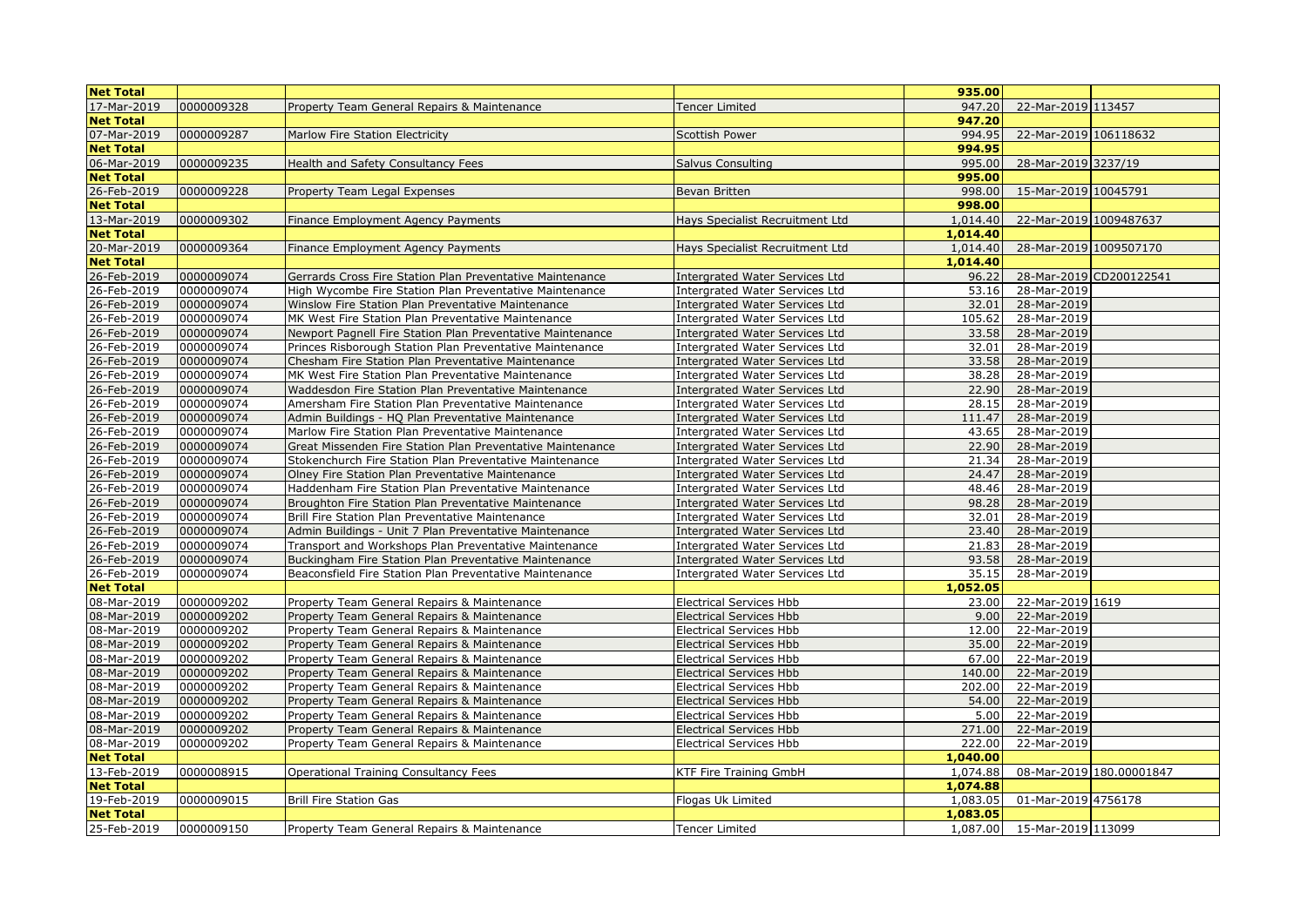| <b>Net Total</b> |            |                                                            |                                       | 1,087.00 |                             |  |
|------------------|------------|------------------------------------------------------------|---------------------------------------|----------|-----------------------------|--|
| 16-Feb-2019      | 0000009046 | Transport and Workshops Vehicle Installation               | Quartix                               |          | 1,137.60 01-Mar-2019 404394 |  |
| <b>Net Total</b> |            |                                                            |                                       | 1,137.60 |                             |  |
| 27-Feb-2019      | 0000009059 | Finance Employment Agency Payments                         | Hays Specialist Recruitment Ltd       | 1,141.20 | 22-Mar-2019 1009446254      |  |
| <b>Net Total</b> |            |                                                            |                                       | 1,141.20 |                             |  |
| 15-Feb-2019      | 0000009268 | Democratic Representation Monitoring and Clerking Fees     | <b>Buckinghamshire County Council</b> | 1,147.50 | 22-Mar-2019 2207035996      |  |
| <b>Net Total</b> |            |                                                            |                                       | 1,147.50 |                             |  |
| 14-Feb-2019      | 0000008932 | Urban Search and Rescue Uniforms                           | Goliath Footwear Ltd                  | 389.68   | 01-Mar-2019 0000144725      |  |
| 14-Feb-2019      | 0000008932 | Urban Search and Rescue Uniforms                           | Goliath Footwear Ltd                  | 97.42    | 01-Mar-2019                 |  |
| 14-Feb-2019      | 0000008932 | Urban Search and Rescue Uniforms                           | Goliath Footwear Ltd                  | 243.55   | 01-Mar-2019                 |  |
| 14-Feb-2019      | 0000008932 | Urban Search and Rescue Uniforms                           | Goliath Footwear Ltd                  | 146.13   | 01-Mar-2019                 |  |
| <b>Net Total</b> |            |                                                            |                                       | 876.78   |                             |  |
| 21-Feb-2019      | 0000009026 | Finance Employment Agency Payments                         | Hays Specialist Recruitment Ltd       | 1,268.00 | 01-Mar-2019 1009427260      |  |
| <b>Net Total</b> |            |                                                            |                                       | 1,268.00 |                             |  |
| 22-Feb-2019      | 0000009019 | Finance Employment Agency Payments                         | Hays Specialist Recruitment Ltd       | 1,268.00 | 15-Mar-2019 1009401550      |  |
| <b>Net Total</b> |            |                                                            |                                       | 1,268.00 |                             |  |
| 06-Mar-2019      | 0000009151 | Finance Employment Agency Payments                         | Hays Specialist Recruitment Ltd       | 1,268.00 | 22-Mar-2019 1009465932      |  |
| <b>Net Total</b> |            |                                                            |                                       | 1,268.00 |                             |  |
| 29-Jan-2019      | 0000009259 | Finance Technical Publication                              | Cipfa Business Ltd                    | 1,290.00 | 15-Mar-2019 3141015         |  |
| <b>Net Total</b> |            |                                                            |                                       | 1,290.00 |                             |  |
| 28-Feb-2019      | 0000009092 | Property Team General Repairs & Maintenance                | Tencer Limited                        | 1,331.93 | 08-Mar-2019 113236          |  |
| <b>Net Total</b> |            |                                                            |                                       | 1,331.93 |                             |  |
| 08-Mar-2019      | 0000009193 | Amersham Fire Station Plan Preventative Maintenance        | <b>Electrical Services Hbb</b>        | 60.00    | 22-Mar-2019 1628            |  |
| 08-Mar-2019      | 0000009193 | Buckingham Fire Station Plan Preventative Maintenance      | <b>Electrical Services Hbb</b>        | 60.00    | 22-Mar-2019                 |  |
| 08-Mar-2019      | 0000009193 | Princes Risborough Station Plan Preventative Maintenance   | <b>Electrical Services Hbb</b>        | 60.00    | 22-Mar-2019                 |  |
| 08-Mar-2019      | 0000009193 | Beaconsfield Fire Station Plan Preventative Maintenance    | <b>Electrical Services Hbb</b>        | 60.00    | 22-Mar-2019                 |  |
| 08-Mar-2019      | 0000009193 | Olney Fire Station Plan Preventative Maintenance           | <b>Electrical Services Hbb</b>        | 60.00    | 22-Mar-2019                 |  |
| 08-Mar-2019      | 0000009193 | Haddenham Fire Station Plan Preventative Maintenance       | <b>Electrical Services Hbb</b>        | 60.00    | 22-Mar-2019                 |  |
| 08-Mar-2019      | 0000009193 | Transport and Workshops Plan Preventative Maintenance      | <b>Electrical Services Hbb</b>        | 60.00    | 22-Mar-2019                 |  |
| 08-Mar-2019      | 0000009193 | Broughton Fire Station Plan Preventative Maintenance       | <b>Electrical Services Hbb</b>        | 60.00    | 22-Mar-2019                 |  |
| 08-Mar-2019      | 0000009193 | Marlow Fire Station Plan Preventative Maintenance          | <b>Electrical Services Hbb</b>        | 60.00    | 22-Mar-2019                 |  |
| 08-Mar-2019      | 0000009193 | Waddesdon Fire Station Plan Preventative Maintenance       | <b>Electrical Services Hbb</b>        | 60.00    | 22-Mar-2019                 |  |
| 08-Mar-2019      | 0000009193 | Great Missenden Fire Station Plan Preventative Maintenance | <b>Electrical Services Hbb</b>        | 60.00    | 22-Mar-2019                 |  |
| 08-Mar-2019      | 0000009193 | Brill Fire Station Plan Preventative Maintenance           | <b>Electrical Services Hbb</b>        | 60.00    | 22-Mar-2019                 |  |
| 08-Mar-2019      | 0000009193 | High Wycombe Fire Station Plan Preventative Maintenance    | <b>Electrical Services Hbb</b>        | 60.00    | 22-Mar-2019                 |  |
| 08-Mar-2019      | 0000009193 | Chesham Fire Station Plan Preventative Maintenance         | <b>Electrical Services Hbb</b>        | 60.00    | 22-Mar-2019                 |  |
| 08-Mar-2019      | 0000009193 | Admin Buildings - HQ Plan Preventative Maintenance         | <b>Electrical Services Hbb</b>        | 60.00    | 22-Mar-2019                 |  |
| 08-Mar-2019      | 0000009193 | Newport Pagnell Fire Station Plan Preventative Maintenance | <b>Electrical Services Hbb</b>        | 60.00    | 22-Mar-2019                 |  |
| 08-Mar-2019      | 0000009193 | Winslow Fire Station Plan Preventative Maintenance         | <b>Electrical Services Hbb</b>        | 60.00    | 22-Mar-2019                 |  |
| 08-Mar-2019      | 0000009193 | Admin Buildings - Unit 7 Plan Preventative Maintenance     | <b>Electrical Services Hbb</b>        | 60.00    | 22-Mar-2019                 |  |
| 08-Mar-2019      | 0000009193 | Aylesbury Fire Station Plan Preventative Maintenance       | <b>Electrical Services Hbb</b>        | 60.00    | 22-Mar-2019                 |  |
| 08-Mar-2019      | 0000009193 | MK West Fire Station Plan Preventative Maintenance         | <b>Electrical Services Hbb</b>        | 60.00    | 22-Mar-2019                 |  |
| 08-Mar-2019      | 0000009193 | Stokenchurch Fire Station Plan Preventative Maintenance    | <b>Electrical Services Hbb</b>        | 60.00    | 22-Mar-2019                 |  |
| 08-Mar-2019      | 0000009193 | Gerrards Cross Fire Station Plan Preventative Maintenance  | <b>Electrical Services Hbb</b>        | 60.00    | 22-Mar-2019                 |  |
| <b>Net Total</b> |            |                                                            |                                       | 1,320.00 |                             |  |
| 26-Feb-2019      | 0000009066 | Property Team General Repairs & Maintenance                | Instant Doors                         |          | 1,435.00 15-Mar-2019 MK4312 |  |
| <b>Net Total</b> |            |                                                            |                                       | 1,435.00 |                             |  |
| 01-Mar-2019      | 0000009156 | Research and Development Operational Equipment             | Safequip Ltd                          | 1,460.00 | 15-Mar-2019 49547           |  |
| 01-Mar-2019      | 0000009156 | Research and Development Operational Equipment             | Safequip Ltd                          | 7.95     | 15-Mar-2019                 |  |
| <b>Net Total</b> |            |                                                            |                                       | 1,467.95 |                             |  |
| 08-Mar-2019      | 0000009201 | Property Team Consultancy Fees                             | <b>Electrical Services Hbb</b>        | 1,502.00 | 22-Mar-2019 1620            |  |
| <b>Net Total</b> |            |                                                            |                                       | 1,502.00 |                             |  |
| 01-Mar-2019      | 0000009130 | Admin Buildings - Unit 7 Rents and Hire of Premises        | WE BLACK LTD                          | 1,516.11 | 08-Mar-2019 3528            |  |
|                  |            |                                                            |                                       |          |                             |  |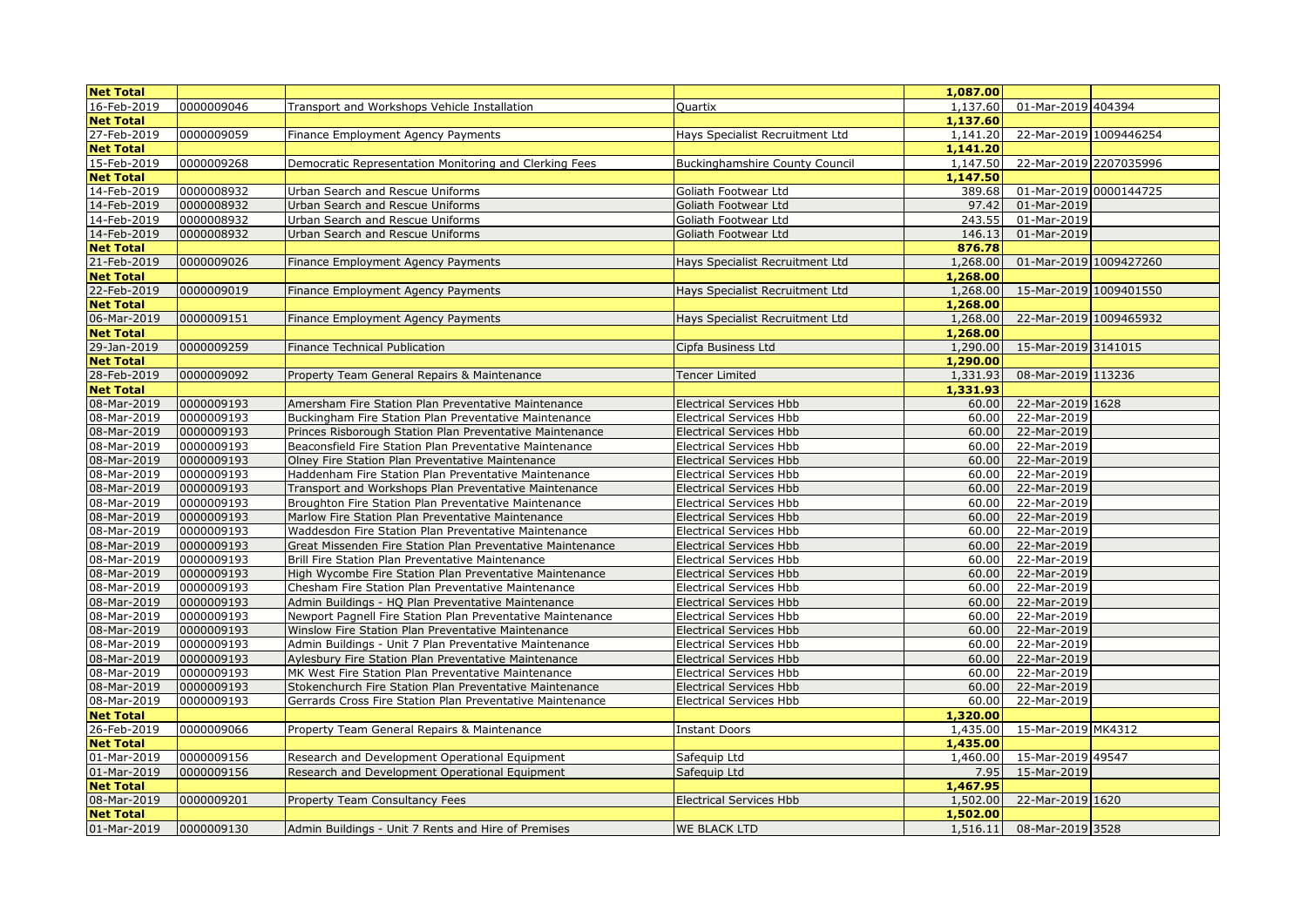| 0000009288<br>Admin Buildings - Unit 7 Electricity<br><b>Scottish Power</b><br>1,537.79<br>22-Mar-2019 106119575<br><b>Net Total</b><br>1,537.79<br>13-Feb-2019<br>0000009217<br>1,600.00<br>15-Mar-2019 CSIN00057<br>Human Resources Computer Software<br>MHR International UK Limited<br><b>Net Total</b><br>1,600.00<br>13-Feb-2019<br>1,600.00<br>15-Mar-2019 CSIN00058<br>0000009225<br>Human Resources Computer Software<br>MHR International UK Limited<br><b>Net Total</b><br>1,600.00<br>28-Feb-2019<br>0000009085<br>1,624.60<br>15-Mar-2019 21519<br>Property Team Cleaning Contract Services<br>Ever Brite Cleaning Services<br><b>Net Total</b><br>1,624.60<br>0000009336<br>1,640.00<br>22-Mar-2019 3143100<br>11-Mar-2019<br>Finance Statutory Publication Costs<br>Cipfa Business Ltd<br><b>Net Total</b><br>1,640.00<br>25-Feb-2019<br>0000009032<br>08-Mar-2019 2090<br><b>BASI Project Computer Software</b><br>1,650.00<br><b>Active Informatics Ltd</b><br><b>Net Total</b><br>1,650.00<br>0000009307<br>22-Mar-2019 000133<br>14-Mar-2019<br>Admin Buildings - Aerial Sites Consultancy Fees<br>Hub Telecoms Consultancy Ltd<br>1,650.00<br>1,650.00<br><b>Net Total</b><br>28-Mar-2019 7428786<br>20-Feb-2019<br>0000009338<br>Chubb Fire Ltd<br>419.52<br>Equipment Management Operational Equipment<br>20-Feb-2019<br>0000009338<br>Chubb Fire Ltd<br>1,268.26<br>28-Mar-2019<br>Equipment Management Operational Equipment<br><b>Net Total</b><br>1,687.78<br>21-Mar-2019<br>0000009409<br>Senior Management Team Miscellaneous Expenses<br>28-Mar-2019 3630007737<br>Hampshire Fire & Rescue Service<br>1,689.62<br><b>Net Total</b><br>1,689.62<br>16-Feb-2019<br>0000008950<br>1,711.00<br>01-Mar-2019 112751<br>Property Team General Repairs & Maintenance<br>Tencer Limited<br><b>Net Total</b><br>1,711.00<br>0000008936<br>14-Feb-2019<br>925.56<br>08-Mar-2019 SIN82140<br>Transport and Workshops Vehicle Installation<br><b>Bluelite Graphics Ltd</b><br>14-Feb-2019<br>0000008936<br>Transport and Workshops Vehicle Installation<br>244.20<br>08-Mar-2019<br><b>Bluelite Graphics Ltd</b><br>08-Mar-2019<br>14-Feb-2019<br>0000008936<br>Transport and Workshops Vehicle Installation<br><b>Bluelite Graphics Ltd</b><br>570.00<br><b>Net Total</b><br>1,739.76<br>04-Feb-2019<br>0000008769<br>01-Mar-2019 A2560424170<br>Transport and Workshops Tyres & Tubes<br>1,447.92<br>Ats Euromaster Limited<br>04-Feb-2019<br>0000008769<br>305.55<br>Transport and Workshops Tyres & Tubes<br>Ats Euromaster Limited<br>01-Mar-2019<br>04-Feb-2019<br>0000008769<br>Transport and Workshops Tyres & Tubes<br>01-Mar-2019<br>Ats Euromaster Limited<br>14.76<br><b>Net Total</b><br>1,768.23<br>0000009004<br>15-Mar-2019 I10812648<br>18-Feb-2019<br>Transport and Workshops Diesel Oil - Gas Oil<br>WFL (UK) Ltd Hall Fuels<br>1,867.32<br>1,867.32<br><b>Net Total</b><br>1,875.00<br>03-Mar-2019<br>0000009227<br>Human Resources Consultancy Fees<br>22-Mar-2019 T40969NSTXB<br>Ninesharp Ltd<br><b>Net Total</b><br>1,875.00<br>0000009221<br>1,875.00<br>22-Mar-2019 T41001NSTXB<br>10-Mar-2019<br>Human Resources Consultancy Fees<br>Ninesharp Ltd<br><b>Net Total</b><br>1,875.00<br>0000009367<br>28-Mar-2019 T41061NSTXB<br>17-Mar-2019<br>1,875.00<br>Human Resources Consultancy Fees<br>Ninesharp Ltd<br><b>Net Total</b><br>1,875.00<br>15-Mar-2019 I0021579<br>18-Feb-2019<br>0000008989<br>1,928.00<br>Urban Search and Rescue Other Training<br>Merseyside Fire<br><b>Net Total</b><br>1,928.00<br>01-Mar-2019 013660<br>15-Feb-2019<br>0000008934<br>Caci Ltd<br>2,000.00<br><b>ICT Computer Software</b><br><b>Net Total</b><br>2,000.00<br>15-Feb-2019<br>0000008935<br><b>ICT Computer Software</b><br>Caci Ltd<br>2,000.00<br>01-Mar-2019 013659<br><b>Net Total</b><br>2,000.00<br>02-Jan-2019<br>0000009257<br>2,027.55<br>15-Mar-2019 3630007591<br>Senior Management Team Miscellaneous Expenses<br>Hampshire Fire & Rescue Service<br><b>Net Total</b><br>2,027.55<br>01-Mar-2019 1693<br>31-Jan-2019<br>0000008848<br>2,066.50<br>Property Team Consultancy Fees<br>One Time Vendors<br>2,066.50<br><b>Net Total</b><br>28-Feb-2019<br>0000009126<br>2,190.00 15-Mar-2019 13523<br><b>ICT Computer Software</b><br><b>Warwick Int Computing Systems</b><br><b>Net Total</b><br>2,190.00<br>05-Mar-2019<br>0000009354<br>2,325.00<br>28-Mar-2019 4574<br>Operational Training Other Training<br>Outreach Rescue<br><b>Net Total</b><br>2,325.00<br>96.48 28-Mar-2019 19002 | <b>Net Total</b> |            |                                  |                     | 1,516.11 |  |
|-------------------------------------------------------------------------------------------------------------------------------------------------------------------------------------------------------------------------------------------------------------------------------------------------------------------------------------------------------------------------------------------------------------------------------------------------------------------------------------------------------------------------------------------------------------------------------------------------------------------------------------------------------------------------------------------------------------------------------------------------------------------------------------------------------------------------------------------------------------------------------------------------------------------------------------------------------------------------------------------------------------------------------------------------------------------------------------------------------------------------------------------------------------------------------------------------------------------------------------------------------------------------------------------------------------------------------------------------------------------------------------------------------------------------------------------------------------------------------------------------------------------------------------------------------------------------------------------------------------------------------------------------------------------------------------------------------------------------------------------------------------------------------------------------------------------------------------------------------------------------------------------------------------------------------------------------------------------------------------------------------------------------------------------------------------------------------------------------------------------------------------------------------------------------------------------------------------------------------------------------------------------------------------------------------------------------------------------------------------------------------------------------------------------------------------------------------------------------------------------------------------------------------------------------------------------------------------------------------------------------------------------------------------------------------------------------------------------------------------------------------------------------------------------------------------------------------------------------------------------------------------------------------------------------------------------------------------------------------------------------------------------------------------------------------------------------------------------------------------------------------------------------------------------------------------------------------------------------------------------------------------------------------------------------------------------------------------------------------------------------------------------------------------------------------------------------------------------------------------------------------------------------------------------------------------------------------------------------------------------------------------------------------------------------------------------------------------------------------------------------------------------------------------------------------------------------------------------------------------------------------------------------------------------------------------------------------------------------------------------------------------------------------------------------------------------------------------------------------------------------------------------------------------------------------------------------------------------------------------------------------------------------------------------------------------------------------------------------------------------------------------------------------------------------------------------------------------------------------------------------------------------------------------------|------------------|------------|----------------------------------|---------------------|----------|--|
|                                                                                                                                                                                                                                                                                                                                                                                                                                                                                                                                                                                                                                                                                                                                                                                                                                                                                                                                                                                                                                                                                                                                                                                                                                                                                                                                                                                                                                                                                                                                                                                                                                                                                                                                                                                                                                                                                                                                                                                                                                                                                                                                                                                                                                                                                                                                                                                                                                                                                                                                                                                                                                                                                                                                                                                                                                                                                                                                                                                                                                                                                                                                                                                                                                                                                                                                                                                                                                                                                                                                                                                                                                                                                                                                                                                                                                                                                                                                                                                                                                                                                                                                                                                                                                                                                                                                                                                                                                                                                                                                           | 07-Mar-2019      |            |                                  |                     |          |  |
|                                                                                                                                                                                                                                                                                                                                                                                                                                                                                                                                                                                                                                                                                                                                                                                                                                                                                                                                                                                                                                                                                                                                                                                                                                                                                                                                                                                                                                                                                                                                                                                                                                                                                                                                                                                                                                                                                                                                                                                                                                                                                                                                                                                                                                                                                                                                                                                                                                                                                                                                                                                                                                                                                                                                                                                                                                                                                                                                                                                                                                                                                                                                                                                                                                                                                                                                                                                                                                                                                                                                                                                                                                                                                                                                                                                                                                                                                                                                                                                                                                                                                                                                                                                                                                                                                                                                                                                                                                                                                                                                           |                  |            |                                  |                     |          |  |
|                                                                                                                                                                                                                                                                                                                                                                                                                                                                                                                                                                                                                                                                                                                                                                                                                                                                                                                                                                                                                                                                                                                                                                                                                                                                                                                                                                                                                                                                                                                                                                                                                                                                                                                                                                                                                                                                                                                                                                                                                                                                                                                                                                                                                                                                                                                                                                                                                                                                                                                                                                                                                                                                                                                                                                                                                                                                                                                                                                                                                                                                                                                                                                                                                                                                                                                                                                                                                                                                                                                                                                                                                                                                                                                                                                                                                                                                                                                                                                                                                                                                                                                                                                                                                                                                                                                                                                                                                                                                                                                                           |                  |            |                                  |                     |          |  |
|                                                                                                                                                                                                                                                                                                                                                                                                                                                                                                                                                                                                                                                                                                                                                                                                                                                                                                                                                                                                                                                                                                                                                                                                                                                                                                                                                                                                                                                                                                                                                                                                                                                                                                                                                                                                                                                                                                                                                                                                                                                                                                                                                                                                                                                                                                                                                                                                                                                                                                                                                                                                                                                                                                                                                                                                                                                                                                                                                                                                                                                                                                                                                                                                                                                                                                                                                                                                                                                                                                                                                                                                                                                                                                                                                                                                                                                                                                                                                                                                                                                                                                                                                                                                                                                                                                                                                                                                                                                                                                                                           |                  |            |                                  |                     |          |  |
|                                                                                                                                                                                                                                                                                                                                                                                                                                                                                                                                                                                                                                                                                                                                                                                                                                                                                                                                                                                                                                                                                                                                                                                                                                                                                                                                                                                                                                                                                                                                                                                                                                                                                                                                                                                                                                                                                                                                                                                                                                                                                                                                                                                                                                                                                                                                                                                                                                                                                                                                                                                                                                                                                                                                                                                                                                                                                                                                                                                                                                                                                                                                                                                                                                                                                                                                                                                                                                                                                                                                                                                                                                                                                                                                                                                                                                                                                                                                                                                                                                                                                                                                                                                                                                                                                                                                                                                                                                                                                                                                           |                  |            |                                  |                     |          |  |
|                                                                                                                                                                                                                                                                                                                                                                                                                                                                                                                                                                                                                                                                                                                                                                                                                                                                                                                                                                                                                                                                                                                                                                                                                                                                                                                                                                                                                                                                                                                                                                                                                                                                                                                                                                                                                                                                                                                                                                                                                                                                                                                                                                                                                                                                                                                                                                                                                                                                                                                                                                                                                                                                                                                                                                                                                                                                                                                                                                                                                                                                                                                                                                                                                                                                                                                                                                                                                                                                                                                                                                                                                                                                                                                                                                                                                                                                                                                                                                                                                                                                                                                                                                                                                                                                                                                                                                                                                                                                                                                                           |                  |            |                                  |                     |          |  |
|                                                                                                                                                                                                                                                                                                                                                                                                                                                                                                                                                                                                                                                                                                                                                                                                                                                                                                                                                                                                                                                                                                                                                                                                                                                                                                                                                                                                                                                                                                                                                                                                                                                                                                                                                                                                                                                                                                                                                                                                                                                                                                                                                                                                                                                                                                                                                                                                                                                                                                                                                                                                                                                                                                                                                                                                                                                                                                                                                                                                                                                                                                                                                                                                                                                                                                                                                                                                                                                                                                                                                                                                                                                                                                                                                                                                                                                                                                                                                                                                                                                                                                                                                                                                                                                                                                                                                                                                                                                                                                                                           |                  |            |                                  |                     |          |  |
|                                                                                                                                                                                                                                                                                                                                                                                                                                                                                                                                                                                                                                                                                                                                                                                                                                                                                                                                                                                                                                                                                                                                                                                                                                                                                                                                                                                                                                                                                                                                                                                                                                                                                                                                                                                                                                                                                                                                                                                                                                                                                                                                                                                                                                                                                                                                                                                                                                                                                                                                                                                                                                                                                                                                                                                                                                                                                                                                                                                                                                                                                                                                                                                                                                                                                                                                                                                                                                                                                                                                                                                                                                                                                                                                                                                                                                                                                                                                                                                                                                                                                                                                                                                                                                                                                                                                                                                                                                                                                                                                           |                  |            |                                  |                     |          |  |
|                                                                                                                                                                                                                                                                                                                                                                                                                                                                                                                                                                                                                                                                                                                                                                                                                                                                                                                                                                                                                                                                                                                                                                                                                                                                                                                                                                                                                                                                                                                                                                                                                                                                                                                                                                                                                                                                                                                                                                                                                                                                                                                                                                                                                                                                                                                                                                                                                                                                                                                                                                                                                                                                                                                                                                                                                                                                                                                                                                                                                                                                                                                                                                                                                                                                                                                                                                                                                                                                                                                                                                                                                                                                                                                                                                                                                                                                                                                                                                                                                                                                                                                                                                                                                                                                                                                                                                                                                                                                                                                                           |                  |            |                                  |                     |          |  |
|                                                                                                                                                                                                                                                                                                                                                                                                                                                                                                                                                                                                                                                                                                                                                                                                                                                                                                                                                                                                                                                                                                                                                                                                                                                                                                                                                                                                                                                                                                                                                                                                                                                                                                                                                                                                                                                                                                                                                                                                                                                                                                                                                                                                                                                                                                                                                                                                                                                                                                                                                                                                                                                                                                                                                                                                                                                                                                                                                                                                                                                                                                                                                                                                                                                                                                                                                                                                                                                                                                                                                                                                                                                                                                                                                                                                                                                                                                                                                                                                                                                                                                                                                                                                                                                                                                                                                                                                                                                                                                                                           |                  |            |                                  |                     |          |  |
|                                                                                                                                                                                                                                                                                                                                                                                                                                                                                                                                                                                                                                                                                                                                                                                                                                                                                                                                                                                                                                                                                                                                                                                                                                                                                                                                                                                                                                                                                                                                                                                                                                                                                                                                                                                                                                                                                                                                                                                                                                                                                                                                                                                                                                                                                                                                                                                                                                                                                                                                                                                                                                                                                                                                                                                                                                                                                                                                                                                                                                                                                                                                                                                                                                                                                                                                                                                                                                                                                                                                                                                                                                                                                                                                                                                                                                                                                                                                                                                                                                                                                                                                                                                                                                                                                                                                                                                                                                                                                                                                           |                  |            |                                  |                     |          |  |
|                                                                                                                                                                                                                                                                                                                                                                                                                                                                                                                                                                                                                                                                                                                                                                                                                                                                                                                                                                                                                                                                                                                                                                                                                                                                                                                                                                                                                                                                                                                                                                                                                                                                                                                                                                                                                                                                                                                                                                                                                                                                                                                                                                                                                                                                                                                                                                                                                                                                                                                                                                                                                                                                                                                                                                                                                                                                                                                                                                                                                                                                                                                                                                                                                                                                                                                                                                                                                                                                                                                                                                                                                                                                                                                                                                                                                                                                                                                                                                                                                                                                                                                                                                                                                                                                                                                                                                                                                                                                                                                                           |                  |            |                                  |                     |          |  |
|                                                                                                                                                                                                                                                                                                                                                                                                                                                                                                                                                                                                                                                                                                                                                                                                                                                                                                                                                                                                                                                                                                                                                                                                                                                                                                                                                                                                                                                                                                                                                                                                                                                                                                                                                                                                                                                                                                                                                                                                                                                                                                                                                                                                                                                                                                                                                                                                                                                                                                                                                                                                                                                                                                                                                                                                                                                                                                                                                                                                                                                                                                                                                                                                                                                                                                                                                                                                                                                                                                                                                                                                                                                                                                                                                                                                                                                                                                                                                                                                                                                                                                                                                                                                                                                                                                                                                                                                                                                                                                                                           |                  |            |                                  |                     |          |  |
|                                                                                                                                                                                                                                                                                                                                                                                                                                                                                                                                                                                                                                                                                                                                                                                                                                                                                                                                                                                                                                                                                                                                                                                                                                                                                                                                                                                                                                                                                                                                                                                                                                                                                                                                                                                                                                                                                                                                                                                                                                                                                                                                                                                                                                                                                                                                                                                                                                                                                                                                                                                                                                                                                                                                                                                                                                                                                                                                                                                                                                                                                                                                                                                                                                                                                                                                                                                                                                                                                                                                                                                                                                                                                                                                                                                                                                                                                                                                                                                                                                                                                                                                                                                                                                                                                                                                                                                                                                                                                                                                           |                  |            |                                  |                     |          |  |
|                                                                                                                                                                                                                                                                                                                                                                                                                                                                                                                                                                                                                                                                                                                                                                                                                                                                                                                                                                                                                                                                                                                                                                                                                                                                                                                                                                                                                                                                                                                                                                                                                                                                                                                                                                                                                                                                                                                                                                                                                                                                                                                                                                                                                                                                                                                                                                                                                                                                                                                                                                                                                                                                                                                                                                                                                                                                                                                                                                                                                                                                                                                                                                                                                                                                                                                                                                                                                                                                                                                                                                                                                                                                                                                                                                                                                                                                                                                                                                                                                                                                                                                                                                                                                                                                                                                                                                                                                                                                                                                                           |                  |            |                                  |                     |          |  |
|                                                                                                                                                                                                                                                                                                                                                                                                                                                                                                                                                                                                                                                                                                                                                                                                                                                                                                                                                                                                                                                                                                                                                                                                                                                                                                                                                                                                                                                                                                                                                                                                                                                                                                                                                                                                                                                                                                                                                                                                                                                                                                                                                                                                                                                                                                                                                                                                                                                                                                                                                                                                                                                                                                                                                                                                                                                                                                                                                                                                                                                                                                                                                                                                                                                                                                                                                                                                                                                                                                                                                                                                                                                                                                                                                                                                                                                                                                                                                                                                                                                                                                                                                                                                                                                                                                                                                                                                                                                                                                                                           |                  |            |                                  |                     |          |  |
|                                                                                                                                                                                                                                                                                                                                                                                                                                                                                                                                                                                                                                                                                                                                                                                                                                                                                                                                                                                                                                                                                                                                                                                                                                                                                                                                                                                                                                                                                                                                                                                                                                                                                                                                                                                                                                                                                                                                                                                                                                                                                                                                                                                                                                                                                                                                                                                                                                                                                                                                                                                                                                                                                                                                                                                                                                                                                                                                                                                                                                                                                                                                                                                                                                                                                                                                                                                                                                                                                                                                                                                                                                                                                                                                                                                                                                                                                                                                                                                                                                                                                                                                                                                                                                                                                                                                                                                                                                                                                                                                           |                  |            |                                  |                     |          |  |
|                                                                                                                                                                                                                                                                                                                                                                                                                                                                                                                                                                                                                                                                                                                                                                                                                                                                                                                                                                                                                                                                                                                                                                                                                                                                                                                                                                                                                                                                                                                                                                                                                                                                                                                                                                                                                                                                                                                                                                                                                                                                                                                                                                                                                                                                                                                                                                                                                                                                                                                                                                                                                                                                                                                                                                                                                                                                                                                                                                                                                                                                                                                                                                                                                                                                                                                                                                                                                                                                                                                                                                                                                                                                                                                                                                                                                                                                                                                                                                                                                                                                                                                                                                                                                                                                                                                                                                                                                                                                                                                                           |                  |            |                                  |                     |          |  |
|                                                                                                                                                                                                                                                                                                                                                                                                                                                                                                                                                                                                                                                                                                                                                                                                                                                                                                                                                                                                                                                                                                                                                                                                                                                                                                                                                                                                                                                                                                                                                                                                                                                                                                                                                                                                                                                                                                                                                                                                                                                                                                                                                                                                                                                                                                                                                                                                                                                                                                                                                                                                                                                                                                                                                                                                                                                                                                                                                                                                                                                                                                                                                                                                                                                                                                                                                                                                                                                                                                                                                                                                                                                                                                                                                                                                                                                                                                                                                                                                                                                                                                                                                                                                                                                                                                                                                                                                                                                                                                                                           |                  |            |                                  |                     |          |  |
|                                                                                                                                                                                                                                                                                                                                                                                                                                                                                                                                                                                                                                                                                                                                                                                                                                                                                                                                                                                                                                                                                                                                                                                                                                                                                                                                                                                                                                                                                                                                                                                                                                                                                                                                                                                                                                                                                                                                                                                                                                                                                                                                                                                                                                                                                                                                                                                                                                                                                                                                                                                                                                                                                                                                                                                                                                                                                                                                                                                                                                                                                                                                                                                                                                                                                                                                                                                                                                                                                                                                                                                                                                                                                                                                                                                                                                                                                                                                                                                                                                                                                                                                                                                                                                                                                                                                                                                                                                                                                                                                           |                  |            |                                  |                     |          |  |
|                                                                                                                                                                                                                                                                                                                                                                                                                                                                                                                                                                                                                                                                                                                                                                                                                                                                                                                                                                                                                                                                                                                                                                                                                                                                                                                                                                                                                                                                                                                                                                                                                                                                                                                                                                                                                                                                                                                                                                                                                                                                                                                                                                                                                                                                                                                                                                                                                                                                                                                                                                                                                                                                                                                                                                                                                                                                                                                                                                                                                                                                                                                                                                                                                                                                                                                                                                                                                                                                                                                                                                                                                                                                                                                                                                                                                                                                                                                                                                                                                                                                                                                                                                                                                                                                                                                                                                                                                                                                                                                                           |                  |            |                                  |                     |          |  |
|                                                                                                                                                                                                                                                                                                                                                                                                                                                                                                                                                                                                                                                                                                                                                                                                                                                                                                                                                                                                                                                                                                                                                                                                                                                                                                                                                                                                                                                                                                                                                                                                                                                                                                                                                                                                                                                                                                                                                                                                                                                                                                                                                                                                                                                                                                                                                                                                                                                                                                                                                                                                                                                                                                                                                                                                                                                                                                                                                                                                                                                                                                                                                                                                                                                                                                                                                                                                                                                                                                                                                                                                                                                                                                                                                                                                                                                                                                                                                                                                                                                                                                                                                                                                                                                                                                                                                                                                                                                                                                                                           |                  |            |                                  |                     |          |  |
|                                                                                                                                                                                                                                                                                                                                                                                                                                                                                                                                                                                                                                                                                                                                                                                                                                                                                                                                                                                                                                                                                                                                                                                                                                                                                                                                                                                                                                                                                                                                                                                                                                                                                                                                                                                                                                                                                                                                                                                                                                                                                                                                                                                                                                                                                                                                                                                                                                                                                                                                                                                                                                                                                                                                                                                                                                                                                                                                                                                                                                                                                                                                                                                                                                                                                                                                                                                                                                                                                                                                                                                                                                                                                                                                                                                                                                                                                                                                                                                                                                                                                                                                                                                                                                                                                                                                                                                                                                                                                                                                           |                  |            |                                  |                     |          |  |
|                                                                                                                                                                                                                                                                                                                                                                                                                                                                                                                                                                                                                                                                                                                                                                                                                                                                                                                                                                                                                                                                                                                                                                                                                                                                                                                                                                                                                                                                                                                                                                                                                                                                                                                                                                                                                                                                                                                                                                                                                                                                                                                                                                                                                                                                                                                                                                                                                                                                                                                                                                                                                                                                                                                                                                                                                                                                                                                                                                                                                                                                                                                                                                                                                                                                                                                                                                                                                                                                                                                                                                                                                                                                                                                                                                                                                                                                                                                                                                                                                                                                                                                                                                                                                                                                                                                                                                                                                                                                                                                                           |                  |            |                                  |                     |          |  |
|                                                                                                                                                                                                                                                                                                                                                                                                                                                                                                                                                                                                                                                                                                                                                                                                                                                                                                                                                                                                                                                                                                                                                                                                                                                                                                                                                                                                                                                                                                                                                                                                                                                                                                                                                                                                                                                                                                                                                                                                                                                                                                                                                                                                                                                                                                                                                                                                                                                                                                                                                                                                                                                                                                                                                                                                                                                                                                                                                                                                                                                                                                                                                                                                                                                                                                                                                                                                                                                                                                                                                                                                                                                                                                                                                                                                                                                                                                                                                                                                                                                                                                                                                                                                                                                                                                                                                                                                                                                                                                                                           |                  |            |                                  |                     |          |  |
|                                                                                                                                                                                                                                                                                                                                                                                                                                                                                                                                                                                                                                                                                                                                                                                                                                                                                                                                                                                                                                                                                                                                                                                                                                                                                                                                                                                                                                                                                                                                                                                                                                                                                                                                                                                                                                                                                                                                                                                                                                                                                                                                                                                                                                                                                                                                                                                                                                                                                                                                                                                                                                                                                                                                                                                                                                                                                                                                                                                                                                                                                                                                                                                                                                                                                                                                                                                                                                                                                                                                                                                                                                                                                                                                                                                                                                                                                                                                                                                                                                                                                                                                                                                                                                                                                                                                                                                                                                                                                                                                           |                  |            |                                  |                     |          |  |
|                                                                                                                                                                                                                                                                                                                                                                                                                                                                                                                                                                                                                                                                                                                                                                                                                                                                                                                                                                                                                                                                                                                                                                                                                                                                                                                                                                                                                                                                                                                                                                                                                                                                                                                                                                                                                                                                                                                                                                                                                                                                                                                                                                                                                                                                                                                                                                                                                                                                                                                                                                                                                                                                                                                                                                                                                                                                                                                                                                                                                                                                                                                                                                                                                                                                                                                                                                                                                                                                                                                                                                                                                                                                                                                                                                                                                                                                                                                                                                                                                                                                                                                                                                                                                                                                                                                                                                                                                                                                                                                                           |                  |            |                                  |                     |          |  |
|                                                                                                                                                                                                                                                                                                                                                                                                                                                                                                                                                                                                                                                                                                                                                                                                                                                                                                                                                                                                                                                                                                                                                                                                                                                                                                                                                                                                                                                                                                                                                                                                                                                                                                                                                                                                                                                                                                                                                                                                                                                                                                                                                                                                                                                                                                                                                                                                                                                                                                                                                                                                                                                                                                                                                                                                                                                                                                                                                                                                                                                                                                                                                                                                                                                                                                                                                                                                                                                                                                                                                                                                                                                                                                                                                                                                                                                                                                                                                                                                                                                                                                                                                                                                                                                                                                                                                                                                                                                                                                                                           |                  |            |                                  |                     |          |  |
|                                                                                                                                                                                                                                                                                                                                                                                                                                                                                                                                                                                                                                                                                                                                                                                                                                                                                                                                                                                                                                                                                                                                                                                                                                                                                                                                                                                                                                                                                                                                                                                                                                                                                                                                                                                                                                                                                                                                                                                                                                                                                                                                                                                                                                                                                                                                                                                                                                                                                                                                                                                                                                                                                                                                                                                                                                                                                                                                                                                                                                                                                                                                                                                                                                                                                                                                                                                                                                                                                                                                                                                                                                                                                                                                                                                                                                                                                                                                                                                                                                                                                                                                                                                                                                                                                                                                                                                                                                                                                                                                           |                  |            |                                  |                     |          |  |
|                                                                                                                                                                                                                                                                                                                                                                                                                                                                                                                                                                                                                                                                                                                                                                                                                                                                                                                                                                                                                                                                                                                                                                                                                                                                                                                                                                                                                                                                                                                                                                                                                                                                                                                                                                                                                                                                                                                                                                                                                                                                                                                                                                                                                                                                                                                                                                                                                                                                                                                                                                                                                                                                                                                                                                                                                                                                                                                                                                                                                                                                                                                                                                                                                                                                                                                                                                                                                                                                                                                                                                                                                                                                                                                                                                                                                                                                                                                                                                                                                                                                                                                                                                                                                                                                                                                                                                                                                                                                                                                                           |                  |            |                                  |                     |          |  |
|                                                                                                                                                                                                                                                                                                                                                                                                                                                                                                                                                                                                                                                                                                                                                                                                                                                                                                                                                                                                                                                                                                                                                                                                                                                                                                                                                                                                                                                                                                                                                                                                                                                                                                                                                                                                                                                                                                                                                                                                                                                                                                                                                                                                                                                                                                                                                                                                                                                                                                                                                                                                                                                                                                                                                                                                                                                                                                                                                                                                                                                                                                                                                                                                                                                                                                                                                                                                                                                                                                                                                                                                                                                                                                                                                                                                                                                                                                                                                                                                                                                                                                                                                                                                                                                                                                                                                                                                                                                                                                                                           |                  |            |                                  |                     |          |  |
|                                                                                                                                                                                                                                                                                                                                                                                                                                                                                                                                                                                                                                                                                                                                                                                                                                                                                                                                                                                                                                                                                                                                                                                                                                                                                                                                                                                                                                                                                                                                                                                                                                                                                                                                                                                                                                                                                                                                                                                                                                                                                                                                                                                                                                                                                                                                                                                                                                                                                                                                                                                                                                                                                                                                                                                                                                                                                                                                                                                                                                                                                                                                                                                                                                                                                                                                                                                                                                                                                                                                                                                                                                                                                                                                                                                                                                                                                                                                                                                                                                                                                                                                                                                                                                                                                                                                                                                                                                                                                                                                           |                  |            |                                  |                     |          |  |
|                                                                                                                                                                                                                                                                                                                                                                                                                                                                                                                                                                                                                                                                                                                                                                                                                                                                                                                                                                                                                                                                                                                                                                                                                                                                                                                                                                                                                                                                                                                                                                                                                                                                                                                                                                                                                                                                                                                                                                                                                                                                                                                                                                                                                                                                                                                                                                                                                                                                                                                                                                                                                                                                                                                                                                                                                                                                                                                                                                                                                                                                                                                                                                                                                                                                                                                                                                                                                                                                                                                                                                                                                                                                                                                                                                                                                                                                                                                                                                                                                                                                                                                                                                                                                                                                                                                                                                                                                                                                                                                                           |                  |            |                                  |                     |          |  |
|                                                                                                                                                                                                                                                                                                                                                                                                                                                                                                                                                                                                                                                                                                                                                                                                                                                                                                                                                                                                                                                                                                                                                                                                                                                                                                                                                                                                                                                                                                                                                                                                                                                                                                                                                                                                                                                                                                                                                                                                                                                                                                                                                                                                                                                                                                                                                                                                                                                                                                                                                                                                                                                                                                                                                                                                                                                                                                                                                                                                                                                                                                                                                                                                                                                                                                                                                                                                                                                                                                                                                                                                                                                                                                                                                                                                                                                                                                                                                                                                                                                                                                                                                                                                                                                                                                                                                                                                                                                                                                                                           |                  |            |                                  |                     |          |  |
|                                                                                                                                                                                                                                                                                                                                                                                                                                                                                                                                                                                                                                                                                                                                                                                                                                                                                                                                                                                                                                                                                                                                                                                                                                                                                                                                                                                                                                                                                                                                                                                                                                                                                                                                                                                                                                                                                                                                                                                                                                                                                                                                                                                                                                                                                                                                                                                                                                                                                                                                                                                                                                                                                                                                                                                                                                                                                                                                                                                                                                                                                                                                                                                                                                                                                                                                                                                                                                                                                                                                                                                                                                                                                                                                                                                                                                                                                                                                                                                                                                                                                                                                                                                                                                                                                                                                                                                                                                                                                                                                           |                  |            |                                  |                     |          |  |
|                                                                                                                                                                                                                                                                                                                                                                                                                                                                                                                                                                                                                                                                                                                                                                                                                                                                                                                                                                                                                                                                                                                                                                                                                                                                                                                                                                                                                                                                                                                                                                                                                                                                                                                                                                                                                                                                                                                                                                                                                                                                                                                                                                                                                                                                                                                                                                                                                                                                                                                                                                                                                                                                                                                                                                                                                                                                                                                                                                                                                                                                                                                                                                                                                                                                                                                                                                                                                                                                                                                                                                                                                                                                                                                                                                                                                                                                                                                                                                                                                                                                                                                                                                                                                                                                                                                                                                                                                                                                                                                                           |                  |            |                                  |                     |          |  |
|                                                                                                                                                                                                                                                                                                                                                                                                                                                                                                                                                                                                                                                                                                                                                                                                                                                                                                                                                                                                                                                                                                                                                                                                                                                                                                                                                                                                                                                                                                                                                                                                                                                                                                                                                                                                                                                                                                                                                                                                                                                                                                                                                                                                                                                                                                                                                                                                                                                                                                                                                                                                                                                                                                                                                                                                                                                                                                                                                                                                                                                                                                                                                                                                                                                                                                                                                                                                                                                                                                                                                                                                                                                                                                                                                                                                                                                                                                                                                                                                                                                                                                                                                                                                                                                                                                                                                                                                                                                                                                                                           |                  |            |                                  |                     |          |  |
|                                                                                                                                                                                                                                                                                                                                                                                                                                                                                                                                                                                                                                                                                                                                                                                                                                                                                                                                                                                                                                                                                                                                                                                                                                                                                                                                                                                                                                                                                                                                                                                                                                                                                                                                                                                                                                                                                                                                                                                                                                                                                                                                                                                                                                                                                                                                                                                                                                                                                                                                                                                                                                                                                                                                                                                                                                                                                                                                                                                                                                                                                                                                                                                                                                                                                                                                                                                                                                                                                                                                                                                                                                                                                                                                                                                                                                                                                                                                                                                                                                                                                                                                                                                                                                                                                                                                                                                                                                                                                                                                           |                  |            |                                  |                     |          |  |
|                                                                                                                                                                                                                                                                                                                                                                                                                                                                                                                                                                                                                                                                                                                                                                                                                                                                                                                                                                                                                                                                                                                                                                                                                                                                                                                                                                                                                                                                                                                                                                                                                                                                                                                                                                                                                                                                                                                                                                                                                                                                                                                                                                                                                                                                                                                                                                                                                                                                                                                                                                                                                                                                                                                                                                                                                                                                                                                                                                                                                                                                                                                                                                                                                                                                                                                                                                                                                                                                                                                                                                                                                                                                                                                                                                                                                                                                                                                                                                                                                                                                                                                                                                                                                                                                                                                                                                                                                                                                                                                                           |                  |            |                                  |                     |          |  |
|                                                                                                                                                                                                                                                                                                                                                                                                                                                                                                                                                                                                                                                                                                                                                                                                                                                                                                                                                                                                                                                                                                                                                                                                                                                                                                                                                                                                                                                                                                                                                                                                                                                                                                                                                                                                                                                                                                                                                                                                                                                                                                                                                                                                                                                                                                                                                                                                                                                                                                                                                                                                                                                                                                                                                                                                                                                                                                                                                                                                                                                                                                                                                                                                                                                                                                                                                                                                                                                                                                                                                                                                                                                                                                                                                                                                                                                                                                                                                                                                                                                                                                                                                                                                                                                                                                                                                                                                                                                                                                                                           |                  |            |                                  |                     |          |  |
|                                                                                                                                                                                                                                                                                                                                                                                                                                                                                                                                                                                                                                                                                                                                                                                                                                                                                                                                                                                                                                                                                                                                                                                                                                                                                                                                                                                                                                                                                                                                                                                                                                                                                                                                                                                                                                                                                                                                                                                                                                                                                                                                                                                                                                                                                                                                                                                                                                                                                                                                                                                                                                                                                                                                                                                                                                                                                                                                                                                                                                                                                                                                                                                                                                                                                                                                                                                                                                                                                                                                                                                                                                                                                                                                                                                                                                                                                                                                                                                                                                                                                                                                                                                                                                                                                                                                                                                                                                                                                                                                           |                  |            |                                  |                     |          |  |
|                                                                                                                                                                                                                                                                                                                                                                                                                                                                                                                                                                                                                                                                                                                                                                                                                                                                                                                                                                                                                                                                                                                                                                                                                                                                                                                                                                                                                                                                                                                                                                                                                                                                                                                                                                                                                                                                                                                                                                                                                                                                                                                                                                                                                                                                                                                                                                                                                                                                                                                                                                                                                                                                                                                                                                                                                                                                                                                                                                                                                                                                                                                                                                                                                                                                                                                                                                                                                                                                                                                                                                                                                                                                                                                                                                                                                                                                                                                                                                                                                                                                                                                                                                                                                                                                                                                                                                                                                                                                                                                                           |                  |            |                                  |                     |          |  |
|                                                                                                                                                                                                                                                                                                                                                                                                                                                                                                                                                                                                                                                                                                                                                                                                                                                                                                                                                                                                                                                                                                                                                                                                                                                                                                                                                                                                                                                                                                                                                                                                                                                                                                                                                                                                                                                                                                                                                                                                                                                                                                                                                                                                                                                                                                                                                                                                                                                                                                                                                                                                                                                                                                                                                                                                                                                                                                                                                                                                                                                                                                                                                                                                                                                                                                                                                                                                                                                                                                                                                                                                                                                                                                                                                                                                                                                                                                                                                                                                                                                                                                                                                                                                                                                                                                                                                                                                                                                                                                                                           |                  |            |                                  |                     |          |  |
|                                                                                                                                                                                                                                                                                                                                                                                                                                                                                                                                                                                                                                                                                                                                                                                                                                                                                                                                                                                                                                                                                                                                                                                                                                                                                                                                                                                                                                                                                                                                                                                                                                                                                                                                                                                                                                                                                                                                                                                                                                                                                                                                                                                                                                                                                                                                                                                                                                                                                                                                                                                                                                                                                                                                                                                                                                                                                                                                                                                                                                                                                                                                                                                                                                                                                                                                                                                                                                                                                                                                                                                                                                                                                                                                                                                                                                                                                                                                                                                                                                                                                                                                                                                                                                                                                                                                                                                                                                                                                                                                           |                  |            |                                  |                     |          |  |
|                                                                                                                                                                                                                                                                                                                                                                                                                                                                                                                                                                                                                                                                                                                                                                                                                                                                                                                                                                                                                                                                                                                                                                                                                                                                                                                                                                                                                                                                                                                                                                                                                                                                                                                                                                                                                                                                                                                                                                                                                                                                                                                                                                                                                                                                                                                                                                                                                                                                                                                                                                                                                                                                                                                                                                                                                                                                                                                                                                                                                                                                                                                                                                                                                                                                                                                                                                                                                                                                                                                                                                                                                                                                                                                                                                                                                                                                                                                                                                                                                                                                                                                                                                                                                                                                                                                                                                                                                                                                                                                                           |                  |            |                                  |                     |          |  |
|                                                                                                                                                                                                                                                                                                                                                                                                                                                                                                                                                                                                                                                                                                                                                                                                                                                                                                                                                                                                                                                                                                                                                                                                                                                                                                                                                                                                                                                                                                                                                                                                                                                                                                                                                                                                                                                                                                                                                                                                                                                                                                                                                                                                                                                                                                                                                                                                                                                                                                                                                                                                                                                                                                                                                                                                                                                                                                                                                                                                                                                                                                                                                                                                                                                                                                                                                                                                                                                                                                                                                                                                                                                                                                                                                                                                                                                                                                                                                                                                                                                                                                                                                                                                                                                                                                                                                                                                                                                                                                                                           |                  |            |                                  |                     |          |  |
|                                                                                                                                                                                                                                                                                                                                                                                                                                                                                                                                                                                                                                                                                                                                                                                                                                                                                                                                                                                                                                                                                                                                                                                                                                                                                                                                                                                                                                                                                                                                                                                                                                                                                                                                                                                                                                                                                                                                                                                                                                                                                                                                                                                                                                                                                                                                                                                                                                                                                                                                                                                                                                                                                                                                                                                                                                                                                                                                                                                                                                                                                                                                                                                                                                                                                                                                                                                                                                                                                                                                                                                                                                                                                                                                                                                                                                                                                                                                                                                                                                                                                                                                                                                                                                                                                                                                                                                                                                                                                                                                           |                  |            |                                  |                     |          |  |
|                                                                                                                                                                                                                                                                                                                                                                                                                                                                                                                                                                                                                                                                                                                                                                                                                                                                                                                                                                                                                                                                                                                                                                                                                                                                                                                                                                                                                                                                                                                                                                                                                                                                                                                                                                                                                                                                                                                                                                                                                                                                                                                                                                                                                                                                                                                                                                                                                                                                                                                                                                                                                                                                                                                                                                                                                                                                                                                                                                                                                                                                                                                                                                                                                                                                                                                                                                                                                                                                                                                                                                                                                                                                                                                                                                                                                                                                                                                                                                                                                                                                                                                                                                                                                                                                                                                                                                                                                                                                                                                                           |                  |            |                                  |                     |          |  |
|                                                                                                                                                                                                                                                                                                                                                                                                                                                                                                                                                                                                                                                                                                                                                                                                                                                                                                                                                                                                                                                                                                                                                                                                                                                                                                                                                                                                                                                                                                                                                                                                                                                                                                                                                                                                                                                                                                                                                                                                                                                                                                                                                                                                                                                                                                                                                                                                                                                                                                                                                                                                                                                                                                                                                                                                                                                                                                                                                                                                                                                                                                                                                                                                                                                                                                                                                                                                                                                                                                                                                                                                                                                                                                                                                                                                                                                                                                                                                                                                                                                                                                                                                                                                                                                                                                                                                                                                                                                                                                                                           |                  |            |                                  |                     |          |  |
|                                                                                                                                                                                                                                                                                                                                                                                                                                                                                                                                                                                                                                                                                                                                                                                                                                                                                                                                                                                                                                                                                                                                                                                                                                                                                                                                                                                                                                                                                                                                                                                                                                                                                                                                                                                                                                                                                                                                                                                                                                                                                                                                                                                                                                                                                                                                                                                                                                                                                                                                                                                                                                                                                                                                                                                                                                                                                                                                                                                                                                                                                                                                                                                                                                                                                                                                                                                                                                                                                                                                                                                                                                                                                                                                                                                                                                                                                                                                                                                                                                                                                                                                                                                                                                                                                                                                                                                                                                                                                                                                           |                  |            |                                  |                     |          |  |
|                                                                                                                                                                                                                                                                                                                                                                                                                                                                                                                                                                                                                                                                                                                                                                                                                                                                                                                                                                                                                                                                                                                                                                                                                                                                                                                                                                                                                                                                                                                                                                                                                                                                                                                                                                                                                                                                                                                                                                                                                                                                                                                                                                                                                                                                                                                                                                                                                                                                                                                                                                                                                                                                                                                                                                                                                                                                                                                                                                                                                                                                                                                                                                                                                                                                                                                                                                                                                                                                                                                                                                                                                                                                                                                                                                                                                                                                                                                                                                                                                                                                                                                                                                                                                                                                                                                                                                                                                                                                                                                                           |                  |            |                                  |                     |          |  |
|                                                                                                                                                                                                                                                                                                                                                                                                                                                                                                                                                                                                                                                                                                                                                                                                                                                                                                                                                                                                                                                                                                                                                                                                                                                                                                                                                                                                                                                                                                                                                                                                                                                                                                                                                                                                                                                                                                                                                                                                                                                                                                                                                                                                                                                                                                                                                                                                                                                                                                                                                                                                                                                                                                                                                                                                                                                                                                                                                                                                                                                                                                                                                                                                                                                                                                                                                                                                                                                                                                                                                                                                                                                                                                                                                                                                                                                                                                                                                                                                                                                                                                                                                                                                                                                                                                                                                                                                                                                                                                                                           | 16-Mar-2019      | 0000009340 | Human Resources Consultancy Fees | Adrian R Thomas Ltd |          |  |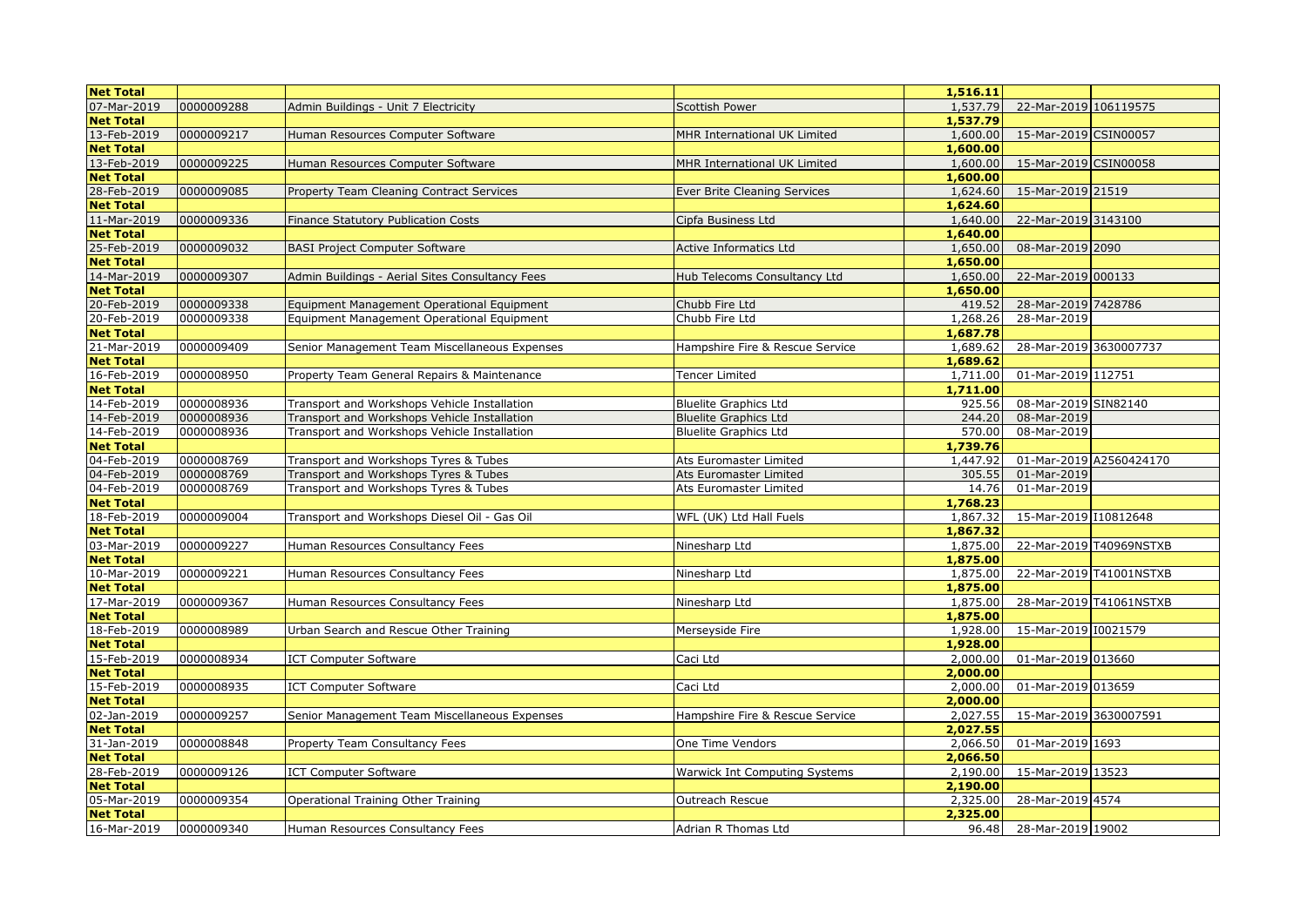| 16-Mar-2019      | 0000009340 | Human Resources Consultancy Fees               | Adrian R Thomas Ltd              | 2,250.00 | 28-Mar-2019             |  |
|------------------|------------|------------------------------------------------|----------------------------------|----------|-------------------------|--|
| <b>Net Total</b> |            |                                                |                                  | 2,346.48 |                         |  |
| 11-Feb-2019      | 0000008893 | Prevention Community Safety Charges            | Fireangel Safety Technology Ltd  | 780.00   | 08-Mar-2019 1126762     |  |
| 11-Feb-2019      | 0000008893 | Prevention Community Safety Charges            | Fireangel Safety Technology Ltd  | 398.00   | 08-Mar-2019             |  |
| 11-Feb-2019      | 0000008893 | Prevention Community Safety Charges            | Fireangel Safety Technology Ltd  | 1,200.00 | 08-Mar-2019             |  |
| <b>Net Total</b> |            |                                                |                                  | 2,378.00 |                         |  |
| 18-Feb-2019      | 0000009006 | Transport and Workshops Diesel Oil - Gas Oil   | WFL (UK) Ltd Hall Fuels          | 2,386.02 | 01-Mar-2019 10812650    |  |
| <b>Net Total</b> |            |                                                |                                  | 2,386.02 |                         |  |
| 18-Feb-2019      | 0000009007 | Transport and Workshops Diesel Oil - Gas Oil   | WFL (UK) Ltd Hall Fuels          | 2,386.02 | 01-Mar-2019 110812651   |  |
| <b>Net Total</b> |            |                                                |                                  | 2,386.02 |                         |  |
| 21-Feb-2019      | 0000009369 | Equipment Management Protective Clothing       | <b>Intramark Group Limited</b>   | 2,070.00 | 28-Mar-2019 72903       |  |
| 21-Feb-2019      | 0000009369 | Equipment Management Protective Clothing       | Intramark Group Limited          | 379.50   | 28-Mar-2019             |  |
| <b>Net Total</b> |            |                                                |                                  | 2,449.50 |                         |  |
| 18-Feb-2019      | 0000008959 | <b>Staff Development Staff Training Fees</b>   | Nigel Wilson Training            | 1,050.00 | 22-Mar-2019 12/2018     |  |
| 18-Feb-2019      | 0000008959 | Staff Development Staff Training Fees          | Nigel Wilson Training            | 1,400.00 | 22-Mar-2019             |  |
| <b>Net Total</b> |            |                                                |                                  | 2,450.00 |                         |  |
| 20-Mar-2019      | 0000009380 | Property Team General Repairs & Maintenance    | MK City Refurbishments Ltd       | 2,538.00 | 28-Mar-2019 3052        |  |
| <b>Net Total</b> |            |                                                |                                  | 2,538.00 |                         |  |
| 16-Feb-2019      | 0000009052 | Transport and Workshops Contracted Maintenance | Lex Autolease Ltd                | 356.64   | 08-Mar-2019 MRI8232905  |  |
| 16-Feb-2019      | 0000009052 | Transport and Workshops Car Leasing            | Lex Autolease Ltd                | 2,266.92 | 08-Mar-2019             |  |
| <b>Net Total</b> |            |                                                |                                  | 2,623.56 |                         |  |
| 16-Feb-2019      | 0000009053 | Transport and Workshops Car Leasing            | Lex Autolease Ltd                | 2,476.32 | 08-Mar-2019 MRI823722   |  |
| 16-Feb-2019      | 0000009053 | Transport and Workshops Contracted Maintenance | Lex Autolease Ltd                | 442.07   | 08-Mar-2019             |  |
| <b>Net Total</b> |            |                                                |                                  | 2,918.39 |                         |  |
| 26-Feb-2019      | 0000009043 | Property Team Cleaning Contract Services       | <b>Antac Support Service</b>     | 2,666.03 | 15-Mar-2019 56497       |  |
| <b>Net Total</b> |            |                                                |                                  | 2,666.03 |                         |  |
| 13-Mar-2019      | 0000009258 | Senior Management Team Miscellaneous Expenses  | Hampshire Fire & Rescue Service  | 2,703.40 | 15-Mar-2019 3630007716  |  |
| <b>Net Total</b> |            |                                                |                                  | 2,703.40 |                         |  |
| 25-Feb-2019      | 0000009031 | <b>Staff Development Staff Training Fees</b>   | Phoenix Health & Safety          | 432.00   | 08-Mar-2019 63536       |  |
| 25-Feb-2019      | 0000009031 | <b>Staff Development Staff Training Fees</b>   | Phoenix Health & Safety          | 2,295.00 | 08-Mar-2019             |  |
| <b>Net Total</b> |            |                                                |                                  | 2,727.00 |                         |  |
| 07-Mar-2019      | 0000009214 | Apprentices Recruitment Expenses               | The Fire Service College Limited | 1,725.00 | 15-Mar-2019 815429      |  |
| 07-Mar-2019      | 0000009214 | Apprentices Recruitment Expenses               | The Fire Service College Limited | 1,100.00 | 15-Mar-2019             |  |
| <b>Net Total</b> |            |                                                |                                  | 2,825.00 |                         |  |
| 21-Feb-2019      | 0000009083 | Transport and Workshops Contracted Maintenance | Lex Autolease Ltd                | 414.00   | 08-Mar-2019 IRIN646277  |  |
| 21-Feb-2019      | 0000009083 | Transport and Workshops Car Leasing            | Lex Autolease Ltd                | 2,479.20 | 08-Mar-2019             |  |
| <b>Net Total</b> |            |                                                |                                  | 2,893.20 |                         |  |
| 21-Feb-2019      | 0000009084 | Transport and Workshops Contracted Maintenance | Lex Autolease Ltd                | 414.00   | 08-Mar-2019 IRIN646278. |  |
| 21-Feb-2019      | 0000009084 | Transport and Workshops Car Leasing            | Lex Autolease Ltd                | 2,479.20 | 08-Mar-2019             |  |
| <b>Net Total</b> |            |                                                |                                  | 2,893.20 |                         |  |
| 18-Feb-2019      | 0000009005 | Transport and Workshops Diesel Oil - Gas Oil   | WFL (UK) Ltd Hall Fuels          | 2,904.72 | 01-Mar-2019 I10812649   |  |
| <b>Net Total</b> |            |                                                |                                  | 2,904.72 |                         |  |
| 14-Jan-2019      | 0000009312 | Capital Purchase                               | Edward Baden                     | 346.00   | 22-Mar-2019 262017      |  |
| 14-Jan-2019      | 0000009312 | Capital Purchase                               | Edward Baden                     | 985.00   | 22-Mar-2019             |  |
| 14-Jan-2019      | 0000009312 | Capital Purchase                               | Edward Baden                     | 411.00   | 22-Mar-2019             |  |
| <b>Net Total</b> |            |                                                |                                  | 1,742.00 |                         |  |
| 15-Feb-2019      | 0000008997 | Transport and Workshops Diesel Oil - Gas Oil   | WFL (UK) Ltd Hall Fuels          | 3,073.80 | 15-Mar-2019 110805856   |  |
| <b>Net Total</b> |            |                                                |                                  | 3,073.80 |                         |  |
| 25-Feb-2019      | 0000009375 | Equipment Management Protective Clothing       | Intramark Group Limited          | 3,159.60 | 28-Mar-2019 72915       |  |
| <b>Net Total</b> |            |                                                |                                  | 3,159.60 |                         |  |
| 19-Feb-2019      | 0000009365 | Equipment Management Protective Clothing       | <b>Intramark Group Limited</b>   | 3,203.50 | 28-Mar-2019 72893       |  |
| <b>Net Total</b> |            |                                                |                                  | 3,203.50 |                         |  |
| 19-Feb-2019      | 0000009008 | Transport and Workshops Diesel Oil - Gas Oil   | WFL (UK) Ltd Hall Fuels          | 3,267.81 | 01-Mar-2019 I10814211   |  |
|                  |            |                                                |                                  |          |                         |  |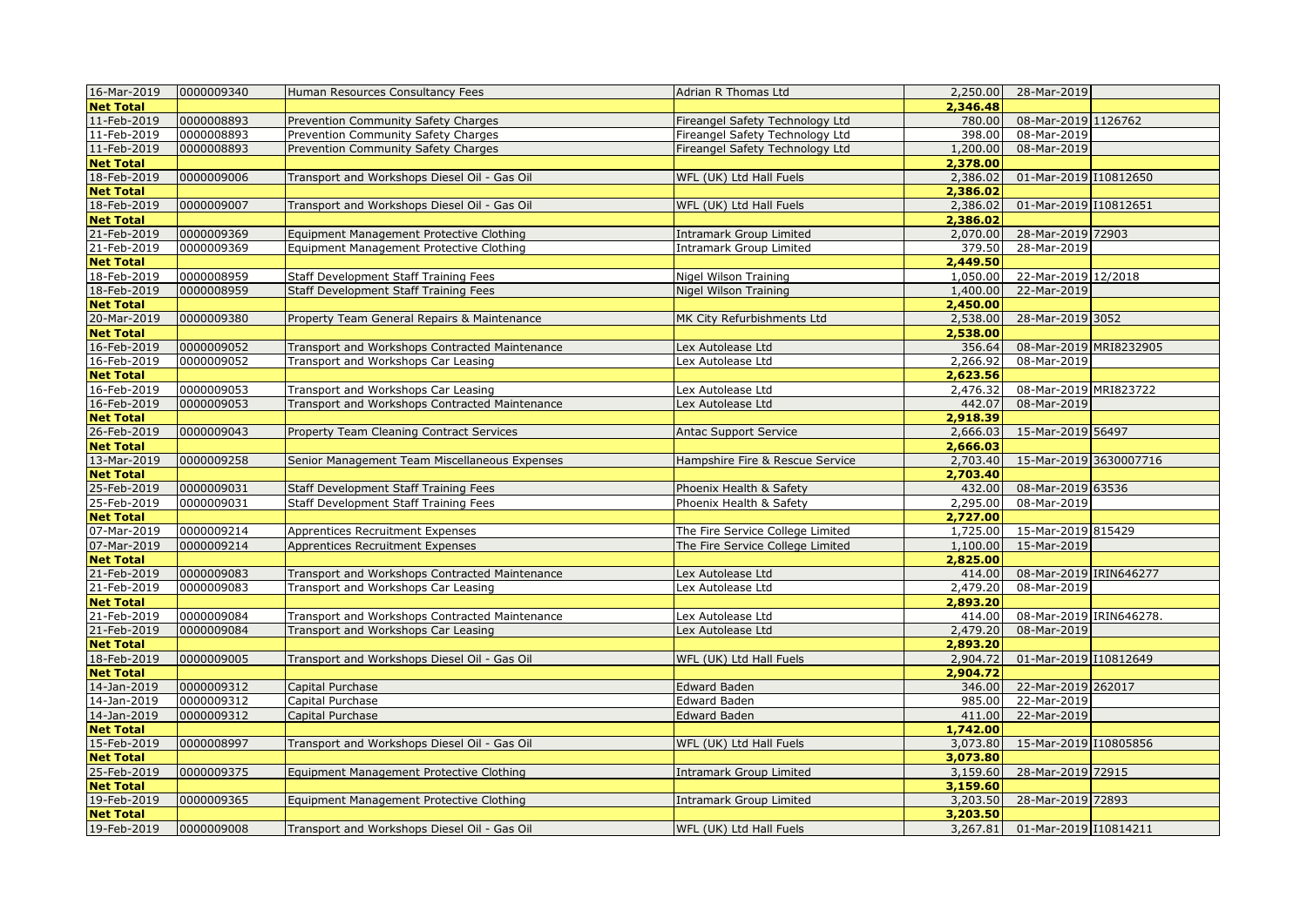| <b>Net Total</b> |            |                                                |                                  | 3,267.81 |                               |  |
|------------------|------------|------------------------------------------------|----------------------------------|----------|-------------------------------|--|
| 07-Mar-2019      | 0000009289 | Admin Buildings - HQ Electricity               | <b>Scottish Power</b>            | 3,273.76 | 22-Mar-2019 106118692         |  |
| <b>Net Total</b> |            |                                                |                                  | 3,273.76 |                               |  |
| 02-Mar-2019      | 0000009410 | Capital Purchase                               | Jet Construction (Mk) Ltd        | 3,292.00 | 28-Mar-2019 7642              |  |
| <b>Net Total</b> |            |                                                |                                  | 3,292.00 |                               |  |
| 16-Feb-2019      | 0000009051 | Transport and Workshops Car Leasing            | Lex Autolease Ltd                | 2,970.40 | 08-Mar-2019 MRI8231699        |  |
| 16-Feb-2019      | 0000009051 | Transport and Workshops Contracted Maintenance | Lex Autolease Ltd                | 660.13   | 08-Mar-2019                   |  |
| <b>Net Total</b> |            |                                                |                                  | 3,630.53 |                               |  |
| 31-Dec-2018      | 0000009129 | Human Resources Consultancy Fees               | Barnett Waddingham Llp           | 3,500.00 | 08-Mar-2019 T19/1684          |  |
| <b>Net Total</b> |            |                                                |                                  | 3,500.00 |                               |  |
| 07-Mar-2019      | 0000009218 | Apprentices Recruitment Expenses               | The Fire Service College Limited | 3,575.00 | 15-Mar-2019 815430            |  |
| <b>Net Total</b> |            |                                                |                                  | 3,575.00 |                               |  |
| 28-Feb-2019      | 0000009144 | Human Resources Recruitment Expenses           | Global Radio Services Ltd        | 3,744.00 | 15-Mar-2019 1179459           |  |
| <b>Net Total</b> |            |                                                |                                  | 3,744.00 |                               |  |
| 28-Feb-2019      | 0000009322 | Transport and Workshops Car Leasing            | Lex Autolease Ltd                | 3,894.93 | 22-Mar-2019 IRIN646892        |  |
| 28-Feb-2019      | 0000009322 | Transport and Workshops Contracted Maintenance | Lex Autolease Ltd                | 353.63   | 22-Mar-2019                   |  |
| <b>Net Total</b> |            |                                                |                                  | 4,248.56 |                               |  |
| 12-Feb-2019      | 0000008889 | Prevention Community Safety Charges            | Fireangel Safety Technology Ltd  | 3,990.00 | 08-Mar-2019 1126964           |  |
| <b>Net Total</b> |            |                                                |                                  | 3,990.00 |                               |  |
| 01-Mar-2019      | 0000009152 | Prevention Consultancy Fees                    | Aylesbury Vale District Council  | 4,000.00 | 08-Mar-2019 373343            |  |
| <b>Net Total</b> |            |                                                |                                  | 4,000.00 |                               |  |
| 03-Mar-2019      | 0000009274 | <b>ICT Main Communications</b>                 | EE Ltd                           | 4,048.68 | 22-Mar-2019 01282366792       |  |
| <b>Net Total</b> |            |                                                |                                  | 4,048.68 |                               |  |
| 06-Mar-2019      | 0000009326 | Transport and Workshops Car Leasing            | Lex Autolease Ltd                | 3,809.52 | 22-Mar-2019 IRIN647578        |  |
| 06-Mar-2019      | 0000009326 | Transport and Workshops Contracted Maintenance | Lex Autolease Ltd                | 658.42   | 22-Mar-2019                   |  |
| <b>Net Total</b> |            |                                                |                                  | 4,467.94 |                               |  |
| 28-Feb-2019      | 0000009318 | Human Resources Occupational Health Nurse Sess | M.K. Occupational Health         | 4,241.66 | 28-Mar-2019 90225             |  |
| <b>Net Total</b> |            |                                                |                                  | 4,241.66 |                               |  |
| 04-Mar-2019      | 0000009283 | Insurance Insurance Excess                     | Zurich Insurance Plc             | 5,000.00 | 28-Mar-2019 04.03.2019        |  |
| <b>Net Total</b> |            |                                                |                                  | 5,000.00 |                               |  |
| 11-Mar-2019      | 0000009230 | Payroll Control Account Childcare Vouchers     | Sodexo P&MM Ltd Childcare Plus   | 5,521.81 | 15-Mar-2019 3533578           |  |
| <b>Net Total</b> |            |                                                |                                  | 5,521.81 |                               |  |
| 08-Mar-2019      | 0000009429 | MK West Fire Station Gas                       | Gazprom Energy                   | 1,383.10 | 28-Mar-2019 INV00329421       |  |
| 08-Mar-2019      | 0000009429 | Beaconsfield Fire Station Gas                  | Gazprom Energy                   | 435.47   | 28-Mar-2019                   |  |
| 08-Mar-2019      | 0000009429 | Winslow Fire Station Gas                       | Gazprom Energy                   | 77.35    | 28-Mar-2019                   |  |
| 08-Mar-2019      | 0000009429 | Olney Fire Station Gas                         | Gazprom Energy                   | 167.07   | 28-Mar-2019                   |  |
| 08-Mar-2019      | 0000009429 | Admin Buildings - HQ Gas                       | Gazprom Energy                   | 1,104.73 | 28-Mar-2019                   |  |
| 08-Mar-2019      | 0000009429 | Waddesdon Fire Station Gas                     | Gazprom Energy                   | 75.43    | 28-Mar-2019                   |  |
| 08-Mar-2019      | 0000009429 | <b>Newport Pagnell Fire Station Gas</b>        | Gazprom Energy                   | 190.90   | 28-Mar-2019                   |  |
| 08-Mar-2019      | 0000009429 | Chesham Fire Station Gas                       | Gazprom Energy                   | 210.48   | 28-Mar-2019                   |  |
| 08-Mar-2019      | 0000009429 | Haddenham Fire Station Gas                     | Gazprom Energy                   | 295.84   | 28-Mar-2019                   |  |
| 08-Mar-2019      | 0000009429 | Marlow Fire Station Gas                        | Gazprom Energy                   | 274.53   | 28-Mar-2019                   |  |
| 08-Mar-2019      | 0000009429 | Amersham Fire Station Gas                      | Gazprom Energy                   | 205.88   | 28-Mar-2019                   |  |
| 08-Mar-2019      | 0000009429 | Great Missenden Fire Station Gas               | Gazprom Energy                   | 177.03   | 28-Mar-2019                   |  |
| 08-Mar-2019      | 0000009429 | Broughton Fire Station Gas                     | Gazprom Energy                   | 351.42   | 28-Mar-2019                   |  |
| 08-Mar-2019      | 0000009429 | <b>Buckingham Fire Station Gas</b>             | Gazprom Energy                   | 395.29   | 28-Mar-2019                   |  |
| 08-Mar-2019      | 0000009429 | High Wycombe Fire Station Gas                  | Gazprom Energy                   | 691.48   | 28-Mar-2019                   |  |
| 08-Mar-2019      | 0000009429 | Stokenchurch Fire Station Gas                  | Gazprom Energy                   | 144.87   | 28-Mar-2019                   |  |
| 08-Mar-2019      | 0000009429 | Gerrards Cross Fire Station Gas                | Gazprom Energy                   | 253.44   | 28-Mar-2019                   |  |
| <b>Net Total</b> |            |                                                |                                  | 6,434.31 |                               |  |
| 19-Feb-2019      | 0000009088 | Prevention Agency Services                     | Thames Valley Police             | 6,940.78 | 08-Mar-2019 0050315           |  |
| <b>Net Total</b> |            |                                                |                                  | 6,940.78 |                               |  |
| 29-Jan-2019      | 0000008891 | Democratic Representation Legal Expenses       | Bevan Britten                    |          | 7,668.76 01-Mar-2019 10042751 |  |
|                  |            |                                                |                                  |          |                               |  |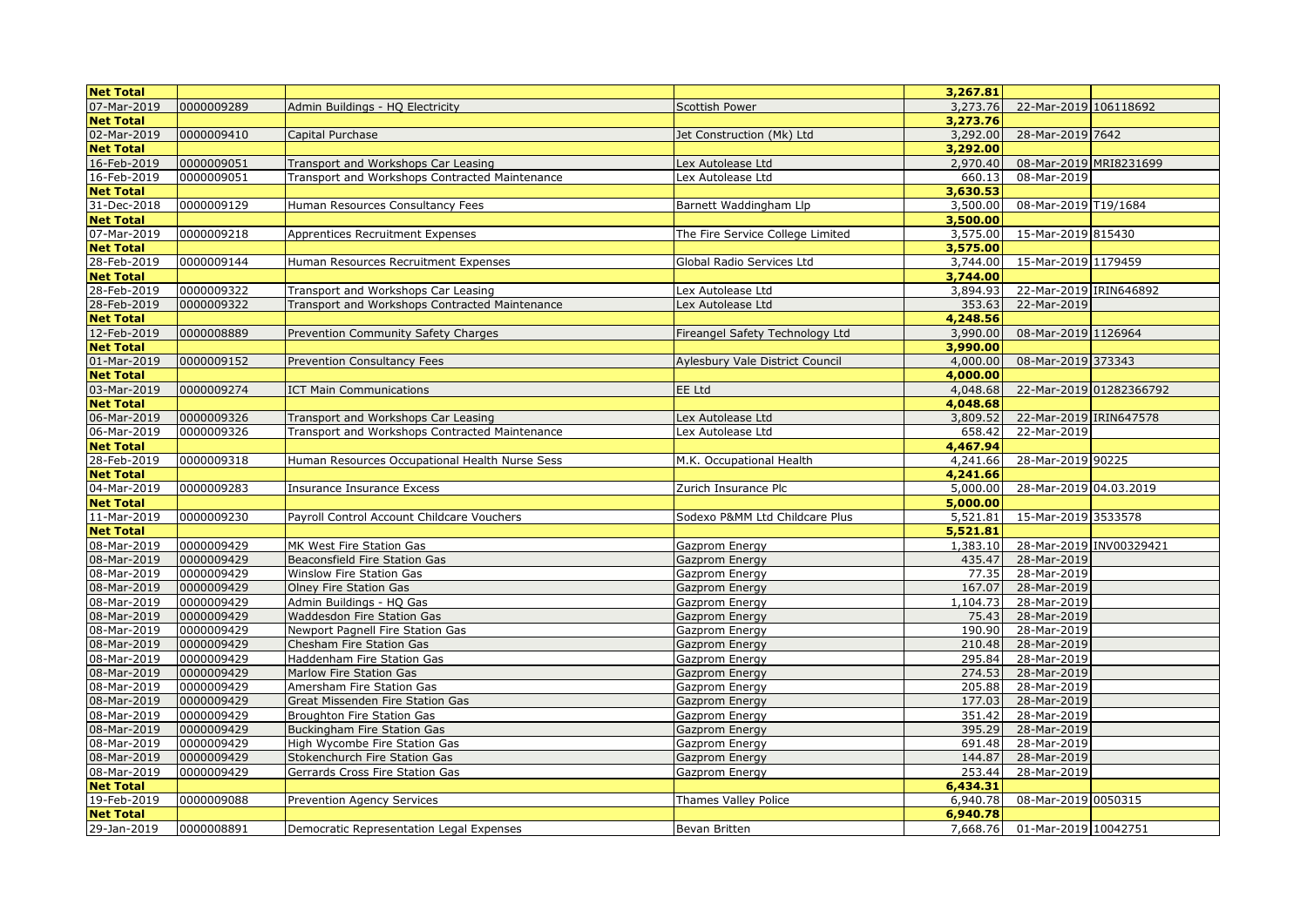| <b>Net Total</b> |            |                                                 |                                    | 7,668.76  |                        |                          |
|------------------|------------|-------------------------------------------------|------------------------------------|-----------|------------------------|--------------------------|
| 06-Feb-2019      | 0000009442 | Stokenchurch Fire Station Gas                   | Gazprom Energy                     | 237.74    |                        | 28-Mar-2019 INV00260454  |
| 06-Feb-2019      | 0000009442 | <b>Olney Fire Station Gas</b>                   | Gazprom Energy                     | 262.30    | 28-Mar-2019            |                          |
| 06-Feb-2019      | 0000009442 | MK West Fire Station Gas                        | Gazprom Energy                     | 1,717.97  | 28-Mar-2019            |                          |
| 06-Feb-2019      | 0000009442 | High Wycombe Fire Station Gas                   | Gazprom Energy                     | 882.36    | 28-Mar-2019            |                          |
| 06-Feb-2019      | 0000009442 | Admin Buildings - HQ Gas                        | Gazprom Energy                     | 1,518.41  | 28-Mar-2019            |                          |
| 06-Feb-2019      | 0000009442 | Amersham Fire Station Gas                       | Gazprom Energy                     | 224.65    | 28-Mar-2019            |                          |
| 06-Feb-2019      | 0000009442 | <b>Buckingham Fire Station Gas</b>              | Gazprom Energy                     | 443.84    | 28-Mar-2019            |                          |
| 06-Feb-2019      | 0000009442 | Marlow Fire Station Gas                         | Gazprom Energy                     | 554.23    | 28-Mar-2019            |                          |
| 06-Feb-2019      | 0000009442 | Beaconsfield Fire Station Gas                   | Gazprom Energy                     | 523.70    | 28-Mar-2019            |                          |
| 06-Feb-2019      | 0000009442 | <b>Chesham Fire Station Gas</b>                 | Gazprom Energy                     | 307.13    | 28-Mar-2019            |                          |
| 06-Feb-2019      | 0000009442 | Waddesdon Fire Station Gas                      | Gazprom Energy                     | 96.42     | 28-Mar-2019            |                          |
| 06-Feb-2019      | 0000009442 | Great Missenden Fire Station Gas                | Gazprom Energy                     | 231.48    | 28-Mar-2019            |                          |
| 06-Feb-2019      | 0000009442 | Haddenham Fire Station Gas                      | Gazprom Energy                     | 343.96    | 28-Mar-2019            |                          |
| 06-Feb-2019      | 0000009442 | <b>Winslow Fire Station Gas</b>                 | Gazprom Energy                     | 122.10    | 28-Mar-2019            |                          |
| 06-Feb-2019      | 0000009442 | Gerrards Cross Fire Station Gas                 | Gazprom Energy                     | 426.55    | 28-Mar-2019            |                          |
| 06-Feb-2019      | 0000009442 | <b>Broughton Fire Station Gas</b>               | Gazprom Energy                     | 457.98    | 28-Mar-2019            |                          |
| 06-Feb-2019      | 0000009442 | Newport Pagnell Fire Station Gas                | Gazprom Energy                     | 217.82    | 28-Mar-2019            |                          |
| <b>Net Total</b> |            |                                                 |                                    | 8,568.64  |                        |                          |
| 18-Feb-2019      | 0000009439 | Research and Development Operational Equipment  | <b>Oxford Safety Supplies</b>      | 1,576.75  | 28-Mar-2019 97415      |                          |
| 18-Feb-2019      | 0000009439 | Research and Development Operational Equipment  | <b>Oxford Safety Supplies</b>      | 3,426.00  | 28-Mar-2019            |                          |
| 18-Feb-2019      | 0000009439 | Research and Development Operational Equipment  | <b>Oxford Safety Supplies</b>      | 1,142.00  | 28-Mar-2019            |                          |
| 18-Feb-2019      | 0000009439 | Research and Development Operational Equipment  | <b>Oxford Safety Supplies</b>      | 2,569.50  | 28-Mar-2019            |                          |
| <b>Net Total</b> |            |                                                 |                                    | 8,714.25  |                        |                          |
| 05-Feb-2019      | 0000008759 | Capital Purchase                                | <b>XMA Ltd</b>                     | 7,901.55  | 08-Mar-2019 KP00133    |                          |
| 05-Feb-2019      | 0000008759 | Capital Purchase                                | XMA Ltd                            | 1,035.23  | 08-Mar-2019            |                          |
| 05-Feb-2019      | 0000008759 | Capital Purchase                                | <b>XMA Ltd</b>                     | 190.68    | 08-Mar-2019            |                          |
| <b>Net Total</b> |            |                                                 |                                    | 9,127.46  |                        |                          |
| 17-Jan-2019      | 0000009223 | Human Resources Consultancy Fees                | South East Employers               | 45.00     | 15-Mar-2019 28162      |                          |
| 17-Jan-2019      | 0000009223 | Human Resources Consultancy Fees                | South East Employers               | 9,000.00  | 15-Mar-2019            |                          |
| 17-Jan-2019      | 0000009223 | Human Resources Consultancy Fees                | South East Employers               | 428.48    | 15-Mar-2019            |                          |
| <b>Net Total</b> |            |                                                 |                                    | 9,473.48  |                        |                          |
| 13-Mar-2019      | 0000009260 | <b>ICT Computer Software</b>                    | Performance Monitoring Systems Ltd | 9,500.00  | 28-Mar-2019 8088       |                          |
| <b>Net Total</b> |            |                                                 |                                    | 9,500.00  |                        |                          |
| 27-Feb-2019      | 0000009065 | <b>ICT Computer Software</b>                    | Ricardo-Aea Ltd                    | 10,320.00 | 15-Mar-2019 6177191    |                          |
| <b>Net Total</b> |            |                                                 |                                    | 10,320.00 |                        |                          |
| 21-Feb-2019      | 0000009016 | <b>Staff Development Staff Training Fees</b>    | The Fire Service College Limited   | 1,600.00  | 08-Mar-2019 815336     |                          |
| 21-Feb-2019      | 0000009016 | <b>Staff Development Staff Training Fees</b>    | The Fire Service College Limited   | 9,440.00  | 08-Mar-2019            |                          |
| <b>Net Total</b> |            |                                                 |                                    | 11,040.00 |                        |                          |
| 25-Feb-2019      | 0000009077 | Democratic Representation Legal Expenses        | Bevan Britten                      | 13,157.38 | 08-Mar-2019 10044981   |                          |
| <b>Net Total</b> |            |                                                 |                                    | 13,157.38 |                        |                          |
| 26-Feb-2019      | 0000009069 | Equipment Management PPE Repairs                | Bristol Uniform Limited (Care A/C) | 16,904.00 | 15-Mar-2019 496310     |                          |
| <b>Net Total</b> |            |                                                 |                                    | 16,904.00 |                        |                          |
| 26-Feb-2019      | 0000009057 | Payroll Control Account Payroll Control Account | <b>BCC Pension Fund</b>            | 19,363.77 |                        | 08-Mar-2019 LGPSEESFEB19 |
| <b>Net Total</b> |            |                                                 |                                    | 19,363,77 |                        |                          |
| 18-Feb-2019      | 0000009029 | <b>ESMCP Agency Services</b>                    | Oxfordshire County Council         | 28,897.26 | 08-Mar-2019 3920297571 |                          |
| <b>Net Total</b> |            |                                                 |                                    | 28,897.26 |                        |                          |
| 31-Jan-2019      | 0000009033 | <b>ICT Firelink</b>                             | Home Office                        | 29,140.00 | 01-Mar-2019 2505999    |                          |
| <b>Net Total</b> |            |                                                 |                                    | 29,140.00 |                        |                          |
| 07-Feb-2019      | 0000008937 | <b>ICT Firelink</b>                             | Home Office                        | 29,140.00 | 01-Mar-2019 2505314    |                          |
| <b>Net Total</b> |            |                                                 |                                    | 29,140.00 |                        |                          |
| 26-Feb-2019      | 0000009208 | <b>ICT Firelink</b>                             | Home Office                        | 29,140.00 | 22-Mar-2019 2507059    |                          |
| <b>Net Total</b> |            |                                                 |                                    | 29,140.00 |                        |                          |